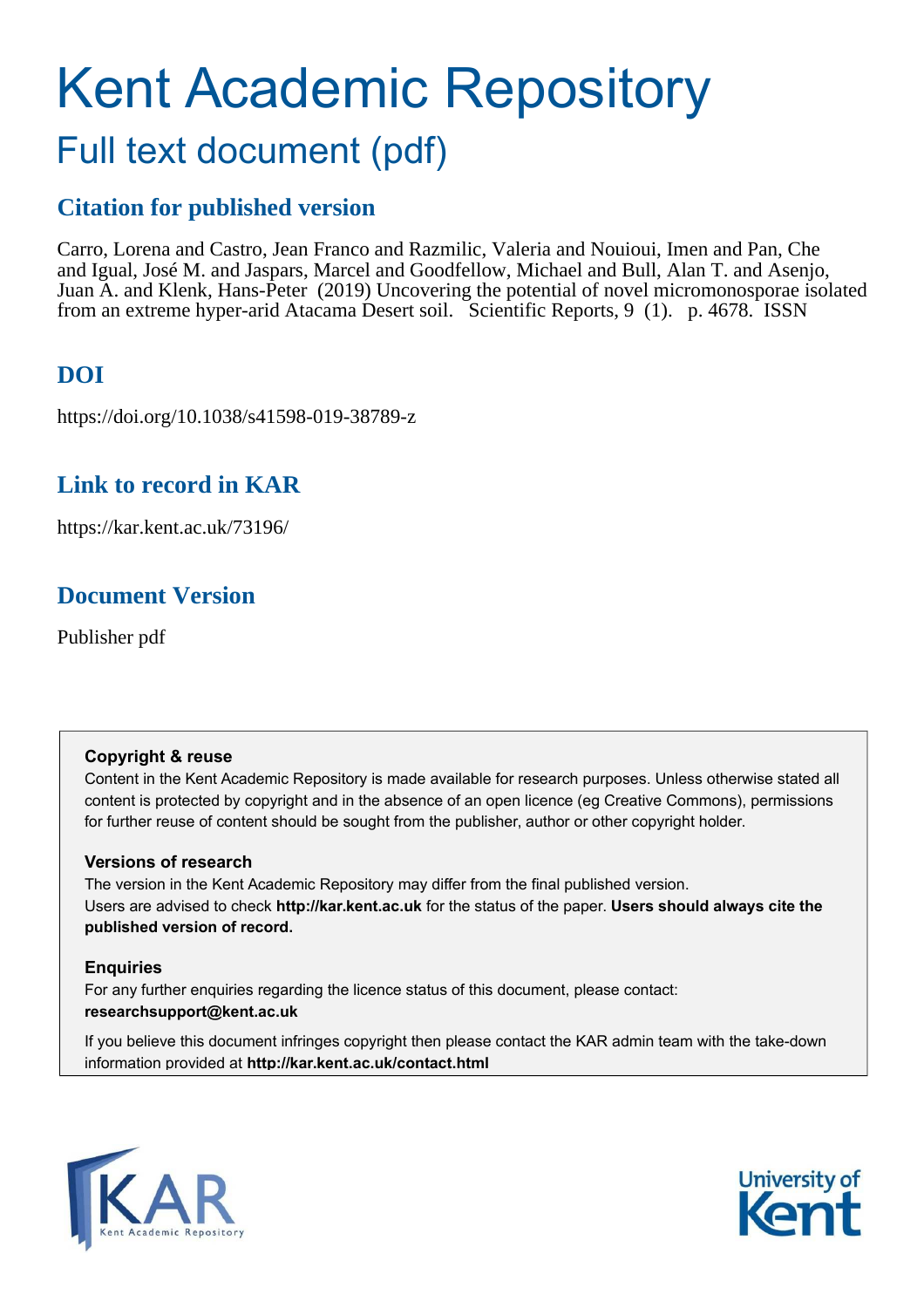# SCIENTIFIC REPERTS

Received: 21 September 2018 Accepted: 12 December 2018 Published online: 18 March 2019

# <span id="page-1-0"></span>**Uncovering the potential of novel OPENmicromonosporae isolated from an extreme hyper-arid Atacama Desert soil**

**Lorena Carroͷ,, Jean Franco Castro,,ͺ, Valeria Razmilic,, Imen Nouioui , Che Pan ,**   $\bm{S}$ **José M. Igual** $\bm{\mathbb{S}}^{5,6}$ **, Marcel Jaspars** $\bm{\mathbb{O}}^4$ **, Michael Goodfellow** $^2$ **, Alan T. Bull** $^7$ **, Juan A. Asenjo** $^3$  **& Hans-Peter Klenk**

**The taxonomic status, biotechnological and ecological potential of several** *Micromonospora* **strains isolated from an extreme hyper arid Atacama Desert soil were determined. Initially, a polyphasic study**  was undertaken to clarify the taxonomic status of five micromonosporae, strains LB4, LB19, LB32<sup>T</sup>, LB39<sup>T</sup> and LB41, isolated from an extreme hyper-arid soil collected from one of the driest regions of the **Atacama Desert. All of the isolates were found to have chemotaxonomic, cultural and morphological properties consistent with their classiication in the genus** *Micromonospora***. Isolates LB<sup>T</sup> and LB9<sup>T</sup> were distinguished from their nearest phylogenetic neighbours and proposed as new species, namely as** *Micromonospora arida* **sp. nov. and** *Micromonospora inaquosa* **sp. nov., respectively. Eluted methanol extracts of all of the isolates showed activity against a panel of bacterial and fungal indicator strains, notably against multi-drug resistant** *Klebsiella pneumoniae* **ATCC 700603 while isolates LB4 and LB41** showed pronounced anti-tumour activity against HepG2 cells. Draft genomes generated for the isolates **revealed a rich source of novel biosynthetic gene clusters, some of which were unique to individual strains thereby opening up the prospect of selecting especially gifted micromonosporae for natural product discovery. Key stress-related genes detected in the genomes of all of the isolates provided an insight into how micromonosporae adapt to the harsh environmental conditions that prevail in extreme hyper-arid Atacama Desert soils.**

New natural products, especially antibiotics, are needed to control the spread of multi-drug resistant (MDR) microbial pathogens, as exempliied by MDR-resistant Gram-negative bacteria that are associated with high mortality rates<sup>[1](#page-13-0)[,2](#page-13-1)</sup>. Amongst prokaryotes, filamentous bacteria in the class Actinobacteria<sup>[3](#page-13-2)</sup> of the phylum Actinobacteria<sup>[4](#page-13-3)</sup> have a unique track record as a source of novel specialised (secondary) metabolites<sup>[5](#page-13-4)[,6](#page-13-5)</sup>. Despite this, the costly, repeated rediscovery of known chemical entities from common ilamentous actinobacteria contributed to the sharp decline in the search for new clinically relevant antibiotics towards the end of the last century<sup>[7](#page-13-6)[,8](#page-13-7)</sup>. However, the discovery that the genomes of ilamentous actinobacteria contained many biosynthetic gene clusters (BGCs) that encode for biosynthetic pathways of known and predicted specialised metabolites sparked a renewed interest in these organisms as a source of new chemical scaffolds<sup>[9](#page-13-8),[10](#page-13-9)</sup>. Especially "gifted" (sensu Baltz<sup>[11](#page-13-10)</sup>) actinobacteria known to have large genomes ( $>8.0$  Mb) rich in BGCs, include Streptomyces strains<sup>[12–](#page-13-11)[14](#page-13-12)</sup> and representatives of historically understudied taxa, such as the genera Amycolatopsis<sup>[15](#page-13-13)</sup>, Micromonospora<sup>[16](#page-13-14)</sup> and Saccharothrix<sup>[17](#page-13-15)</sup>. New approaches to the selective isolation, dereplication and screening of novel ilamentous actinobacteria from neglected and

<sup>1</sup>Microbiology and Genetics Department, University of Salamanca, Salamanca, Spain. <sup>2</sup>School of Natural and Environmental Sciences, Newcastle University, Newcastle-upon Tyne, UK. <sup>3</sup>Centre for Biotechnology and Bioengineering (CeBiB), Department of Chemical Engineering, Biotechnology and Materials, Universidad de Chile, Beauchef 851, Santiago, Chile. *'Marine Biodiscovery Centre*, Department of Chemistry, University of Aberdeen, Scotland, UK. <sup>5</sup>Instituto de Recursos Naturales y Agrobiología de Salamanca, Consejo Superior de Investigaciones Científicas (IRNASA-CSIC), Salamanca, Spain. <sup>6</sup>Grupo de Interacción Planta-Microorganismo, Universidad de Salamanca, Unidad Asociada al CSIC, Spain. <sup>7</sup>School of Biosciences, University of Kent Canterbury, Canterbury, UK. Correspondence and requests for materials should be addressed to L.C. (email: [lcg@usal.es](mailto:lcg@usal.es))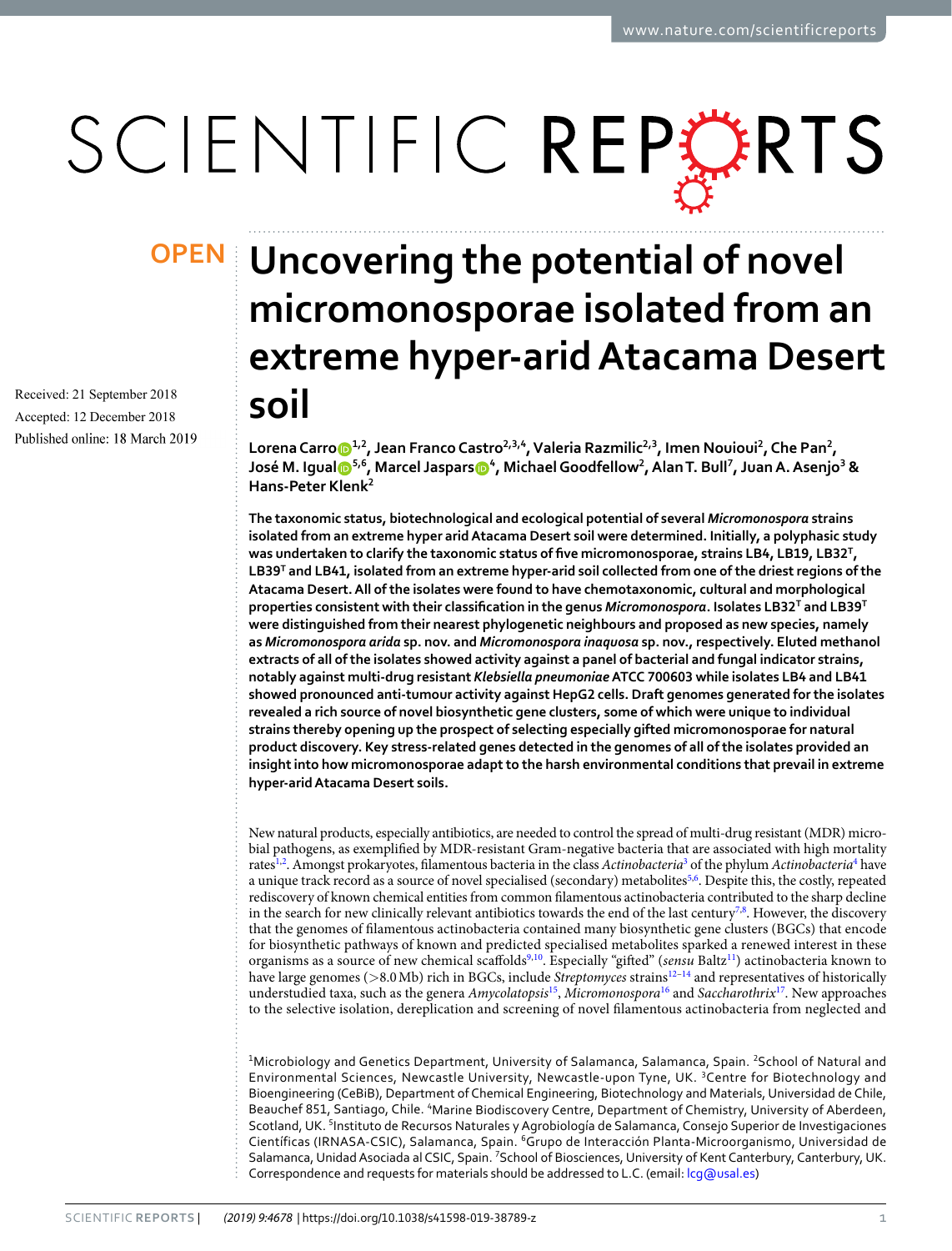|                       | <b>Isolates</b> |             |          |                   |             |  |  |  |  |  |
|-----------------------|-----------------|-------------|----------|-------------------|-------------|--|--|--|--|--|
|                       | LBA             | <b>LB19</b> | $LB32^T$ | LB39 <sup>T</sup> | <b>LB41</b> |  |  |  |  |  |
| Genome size           | 5562359         | 7272101     | 7149998  | 7748704           | 6771706     |  |  |  |  |  |
| Coding sequences      | 4976            | 6678        | 6560     | 7013              | 6031        |  |  |  |  |  |
| Number of RNAs        | 60              | 68          | 56       | 58                | 59          |  |  |  |  |  |
| Number of contigs     | 1725            | 442         | 345      | 408               | 339         |  |  |  |  |  |
| DNA GC content        | 71.8            | 70.9        | 71.0     | 70.6              | 72.9        |  |  |  |  |  |
| Number of bioclusters | 28              | 64          | 54       | 64                | 63          |  |  |  |  |  |

**Table 1.** Genome characteristics of the isolates.

unusual habitats also contributed towards the revival of interest in these organisms as a source of new specialised metabolites<sup>[18](#page-13-16),[19](#page-13-17)</sup>.

Novel ilamentous actinobacteria, notably streptomycetes, isolated from arid Atacama Desert soils are a fruitful source of new specialised metabolites<sup>19-[21](#page-13-18)</sup> underscoring the premise that extreme environmental condi-tions give rise to a unique actinobacterial diversity that is the basis of a novel chemistry<sup>[20](#page-13-19)[,22](#page-13-20)[,23](#page-13-21)</sup>. Complementary metagenomic surveys of Atacama Desert habitats have revealed an enormous actinobacterial diversity most of which went undetected in corresponding culture-dependent studies<sup>[24](#page-13-22)[,25](#page-13-23)</sup>. Improved selective isolation and growth procedures can be expected to address this disparity between culture-dependent and culture-independent data, as illustrated by the discovery that members of the genus Micromonospora can be isolated from Atacama Desert soils<sup>[26](#page-13-24)</sup>. This is an interesting development as micromonosporae are second only to streptomycetes as a source of new specialised metabolites<sup>[27](#page-13-25)[,28](#page-13-26)</sup>.

Carro and colleagues<sup>[16](#page-13-14)</sup> found that the genomes of representative *Micromonospora* type strains are a source of novel BGCs, many of which are characteristic of either individual species or groups of phylogenetically related species. Comparative genomics have also revealed phylogenetically distributed patterns of new special-ised metabolites amongst members of the genus Amycolatopsis<sup>[29](#page-13-27)</sup>. These observations open up the prospect of prioritising representatives of novel and rare actinobacterial taxa in the search for new specialised metabolites using state-of-the-art technologies; such as genome mining procedures<sup>[9,](#page-13-8)[30](#page-13-28)</sup>, with particular emphasis on strategies designed to activate cryptic (silent) biosynthetic gene clusters<sup>[11](#page-13-10),[31](#page-13-29)</sup>.

The present study was designed to establish the taxonomic provenance of five Micromonospora strains isolated from an extreme hyper-arid Atacama Desert soil with a particular focus on their biotechnological and ecological potential. The isolates are known to be genetically diverse and four of them, namely LB4, LB39<sup>T</sup> and LB19 and LB32<sup>T</sup>, were found to be most closely related to the type strains of Micromonospora chalcea<sup>[32,](#page-13-30)[33](#page-13-31)</sup>, the type species of the genus, Micromonospora chokoriensis<sup>[34](#page-13-32)</sup> and Micromonospora saelicesensis<sup>[35](#page-13-33)</sup>, respectively, based on 16S rRNA gene sequence similarities<sup>[26](#page-13-24)</sup>. The isolates and their closest phylogenetic neighbours were the subject of an extensive polyphasic taxonomic study which showed that isolates  $\rm LB32^{T}$  and  $\rm LB39^{T}$  represent new Micromonospora species for which the names Micromonospora arida and Micromonospora inaquosa are proposed. Genomes generated from all of the isolates were found to harbour many new BGCs, and carried genes adapted to deal with environmental stress that relect their ability to adapt to extreme environmental conditions that prevail in the Atacama Desert.

### **Results and Discussion**

<span id="page-2-0"></span>**Cultural, chemotaxonomic, morphological and genomic properties of the isolates.** In general, the cultural, chemotaxonomic and morphological properties of the isolates were consistent with their classii-cation in the genus Micromonospora<sup>[16](#page-13-14)[,28](#page-13-26)</sup>. The isolates were Gram-stain positive, formed extensively branched, non-fragmented substrate hyphae bearing single, non-motile spores, lacked aerial hyphae, produced orange colonies which turned brown-black on spore formation, contained meso-A<sub>2</sub>pm acid and glucose, mannose and xylose in whole-organism hydrolysates, branched chain fatty acids, hydrogenated menaquinones with nine and/or ten isoprene units and polar lipid patterns containing diphosphatidylglycerol, phosphatidylethanolamine (diagnostic lipid) and phosphatidylinositol (phospholipid type 2 sensu Lechevalier et al.<sup>[36](#page-13-34)</sup>). The RAPD's profiles of the isolates (Fig. S1) underpinned their genetic diversity; though isolates LB4 and LB41 gave similar profiles.

The draft genomes of isolates LB4, LB19, LB32<sup>T</sup>, LB39<sup>T</sup> and LB41 have been deposited in GenBank under accession numbers QGSX00000000, QDGB00000000, QGSY00000000, QGSZ00000000, QGTA00000000, respectively, and are publically available. Key characteristics of the genomes are shown in Table [1;](#page-1-0) the number of contigs ranges from 339 to 1725, and the number of genes from 4976 in isolate LB4 to 7013 in LB39<sup>T</sup>. RNA genes represented  $1-2\%$  of the whole genome sequences ranging from 56 genes in isolate LB32<sup>T</sup> to 68 in isolate LB19. The in silico DNA  $G + C$  contents of the genomes fell within a narrow range, namely 70.6 to 72.9%, as was the case with strains in an earlier study<sup>[16](#page-13-14)</sup>. Isolates  $LB32^T$  and  $LB39^T$  presented similar values with 71.0 and 70.6%, while their closest type strains show values of 71.5 and 71.2 for M. chokoriensis and M. saelicesensis, respectively; results that shown coherence with values established for group IVa strains in the micromonosporal phylogenomic tree presented by Carro et al.<sup>[16](#page-13-14)</sup>.

The positions of the isolates in the Micromonospora 16S rRNA gene tree are shown in Fig. S2 and their relationships with their closest phylogenetic neighbours in Fig. [1.](#page-2-0) he close relationships found between isolate LB4 and M. chalcea DSM 43026<sup>T</sup>, between isolate LB39<sup>T</sup> and the type strains of M. chokoriensis and Micromonospora violae<sup>[37](#page-13-35)</sup> and between isolates LB19 and LB32<sup>T</sup> and the type strains of *M. saelicesensis* and *Micromonospora urei*-lytica<sup>[38](#page-13-36)</sup> are in good agreement with those reported by Carro et al.<sup>[26](#page-13-24)</sup>. The remaining strain, isolate LB41, which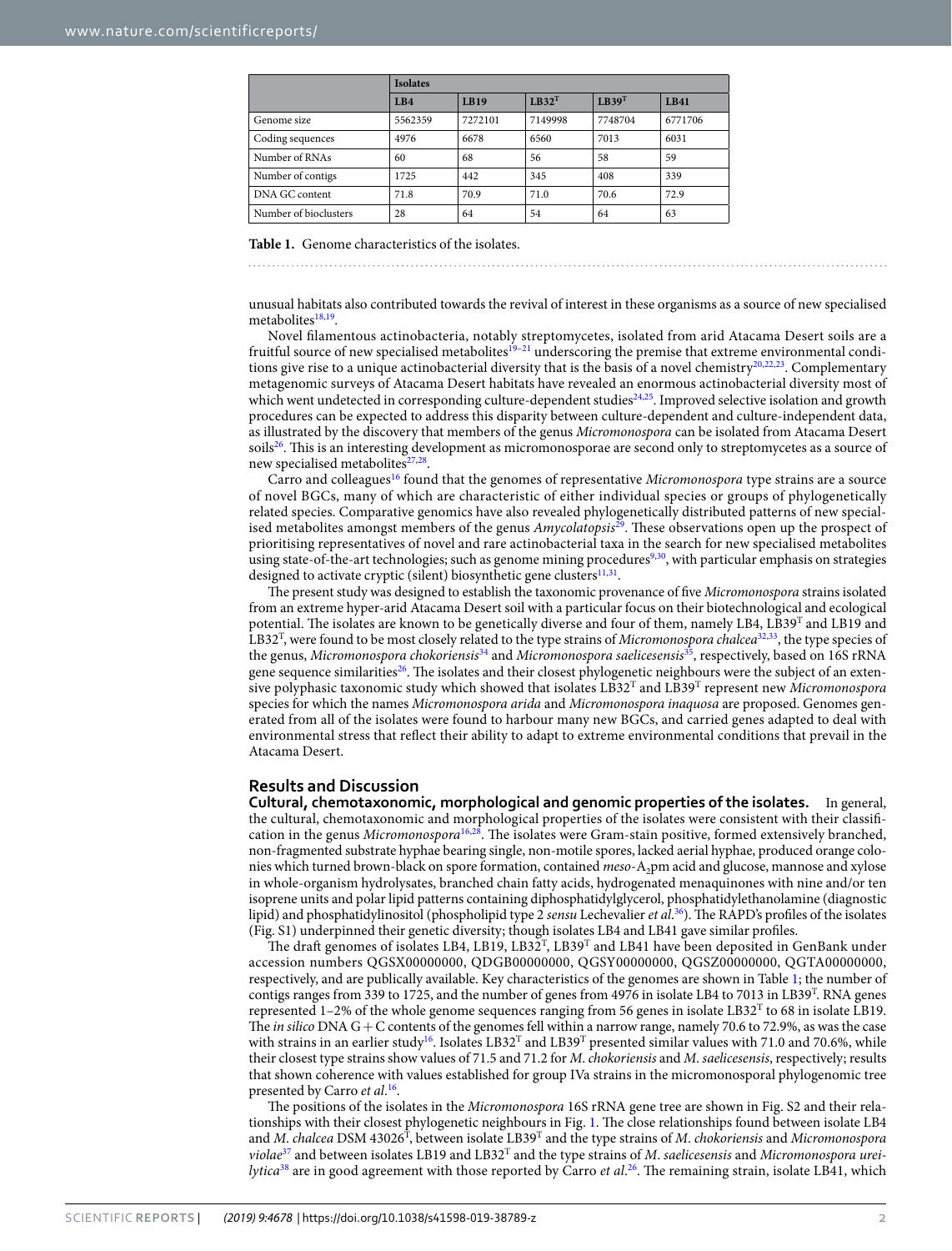

0.005

**Figure 1.** Neighbour-joining phylogenetic tree based on 16S rRNA gene sequences showing relationships between the isolates and between them and closely related Micromonospora type strains. The numbers at the nodes indicate bootstrap values ≥50%. Asterisks indicate branches of the tree that were also recovered in the maximum-likelihood tree. Bar, 0.005 substitutions per nucleotide position.

<span id="page-3-0"></span>was not included in the earlier analysis, was found to have an identical 16S rRNA gene sequence to isolate LB4; each of these isolates showed a corresponding sequence similarity with the type strain of M. chalcea of 99.6%. The taxonomic integrity of the M. chalcea clade is supported by a 99% bootstrap value and by the results from the maximum-likelihood and neighbour-joining analyses (Figs [1](#page-2-0) and S1).

The isolates were recovered in two well supported clades based on the concatenated sequences of four housekeeping genes (atpD, gyrB, recA and rpoB) and corresponding 16S rRNA gene sequences (Fig. [2](#page-3-0)). Isolates LB4 and LB41 belong to a clade that encompasses the type strains of Micromonospora aurantiaca<sup>[39](#page-13-37)</sup>, Micromonospora auratinigra<sup>[40](#page-13-38)</sup>, Micromonospora chaiyaphumensis<sup>[41](#page-14-0)</sup>, M. chalcea, Micromonospora chersina<sup>[42](#page-14-1)</sup>, Micromonospora humi<sup>[43](#page-14-2)</sup>, Micromonospora marina<sup>[44](#page-14-3)</sup>, Micromonospora sediminicola<sup>[45](#page-14-4)</sup> and Micromonospora tulbaghia<sup>[46](#page-14-5)</sup>; all of these validly named species were recovered in group 1a in the Micromonospora phylogenomic tree generated by Carro et al.<sup>[16](#page-13-14)</sup>. Isolates LB4 and LB41 were found to have identical concatenated gene sequences and showed an MLSA genetic distance with M. chalcea DSM 43026<sup>T</sup> of 0.002% (Table S1), a value well below the species level threshold of ≤0.007 proposed by Rong and Huang[47](#page-14-6),[48](#page-14-7) and equivalent to the 70% DNA:DNA cut-of point recommended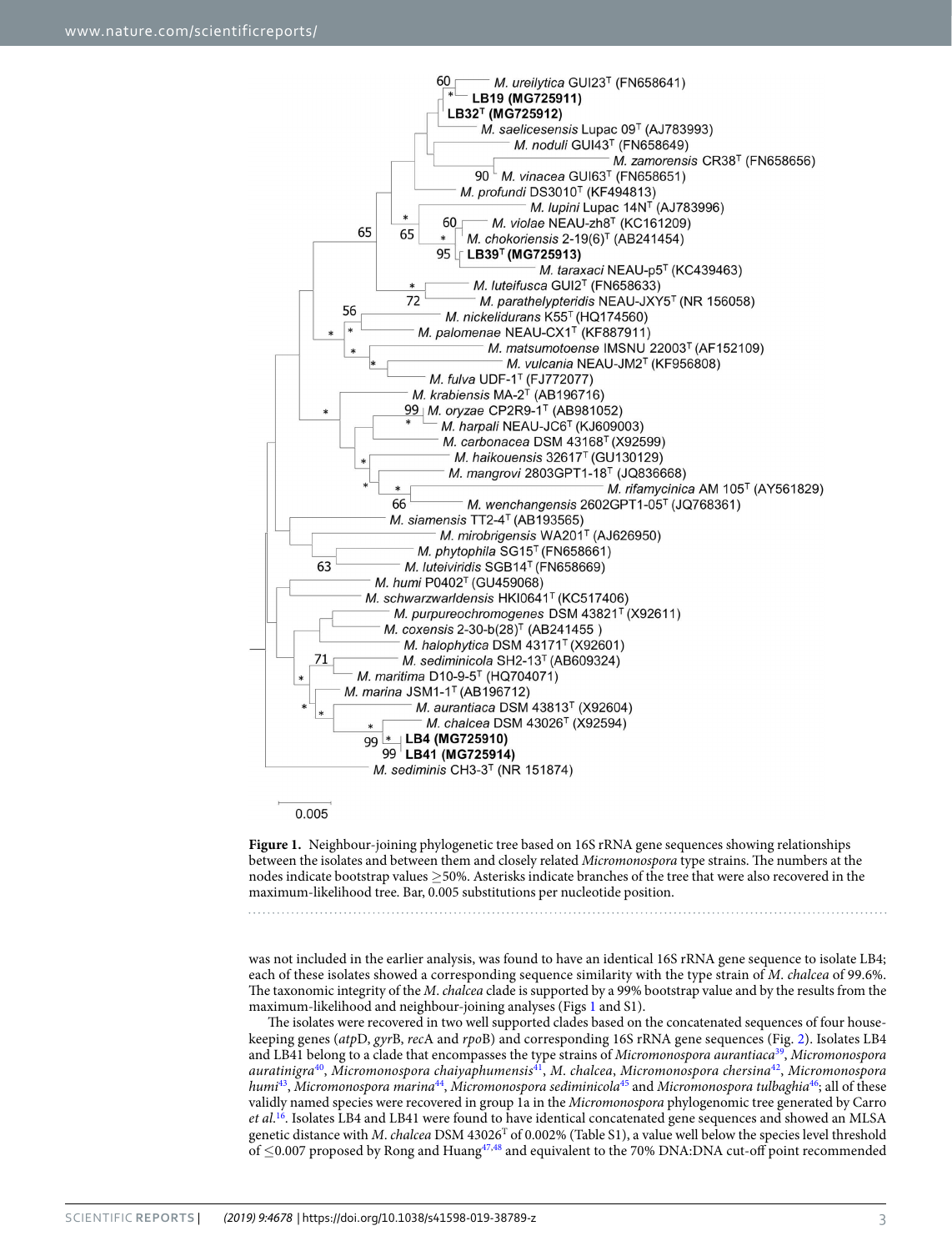

 $0.02$ 

Figure 2. Neighbour-joining phylogenetic tree based on multilocus sequence alignment of 16S rRNA, gyrB, rpoB, atpD, and recA gene sequences showing relationships between the isolates and between them and *Micromonospora* type strains. The numbers at the nodes are bootstrap support values when  $\geq$ 50%. Asterisks indicate branches of the tree that were also recovered in the maximum-likelihood tree. Catellatospora koreensis DSM 44566<sup>T</sup> was used as the outgroup. Bar, 0.02 substitutions per nucleotide position.

for the delineation of prokaryotic species<sup>[49](#page-14-8)</sup>. In contrast, the two isolates shared genetic distances above the recommended threshold with all of the other closely related phylogenetic neighbours.

Isolates LB19, LB32<sup>T</sup> and LB39<sup>T</sup> formed a well delineated clade in the MLSA tree together with the type strains of M. chokoriensis, Micromonospora coriariae<sup>[50](#page-14-9)</sup>, Micromonospora cremea<sup>[51](#page-14-10)</sup>, Micromonospora lupini,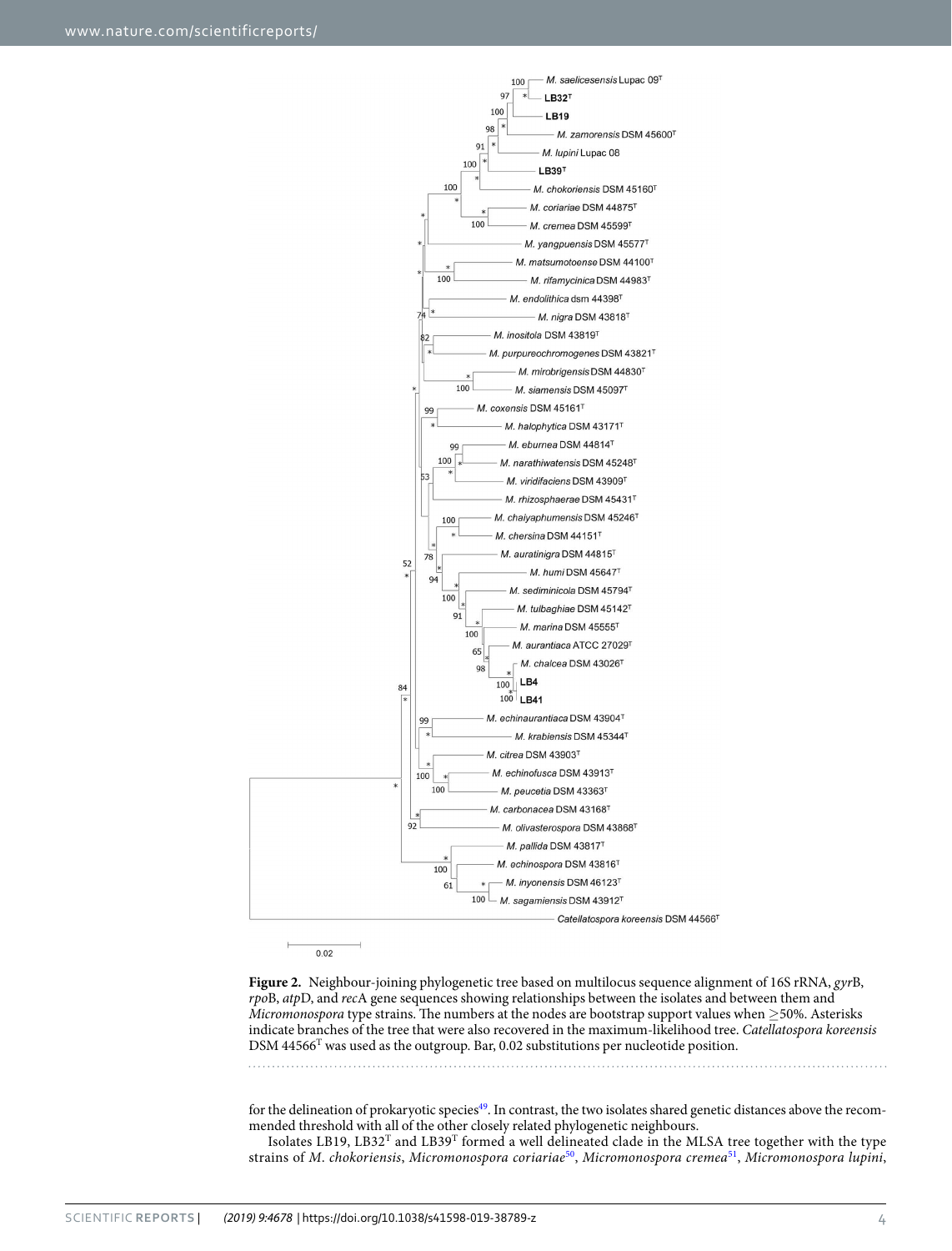M. saelicesensis<sup>[35](#page-13-33)</sup> and M. zamorensis<sup>[51](#page-14-10)</sup>; all of these validly named species were recovered in group IVa in the phylogenomic tree of Carro *et al.<sup>[16](#page-13-14)</sup>*. The type strains of *Micromonospora noduli, Micromonospora ureilytica* and Micromonospora vinacea<sup>[38](#page-13-36)</sup> can be added to this group as they have been shown to be closely related both to one another and to the M. saelicesensis and M. zamorensis strains in phylogenetic tress based on gyrB, MLSA, and 16S rRNA gene sequences<sup>[52](#page-14-11),[53](#page-14-12)</sup>.

Isolate LB32<sup>T</sup> formed a well-supported lineage in the MLSA tree together with M. saelicesensis Lupac09<sup>T</sup>; isolate LB19 was found at the periphery of this taxon, albeit as a distinct branch (Fig. [2\)](#page-3-0). It is apparent from the MLSA distance score of 0.008 that isolate  $LB32^T$  and M. saelicesensis are distinct, but sister, species (Table S1). In contrast, it is clear that isolate LB19 belongs to the species M. ureilytica as the two strains share a distance score of 0.005, well below the cut-off point for assigning strains to the same species $47,48$  $47,48$  $47,48$ . On the same basis, it is evident from Table S1 that isolate LB39<sup>T</sup> shows distance scores with its nearest relatives above the 0.007 threshold and thereby merits consideration as a new Micromonospora species.

The isolates can be distinguished from one another by a broad range of phenotypic properties providing further evidence that they are not clones (Table 2). Excellent congruence was found between the standard phenotypic tests carried out in duplicate though this was not the case with some of the Biolog tests, many of which were weakly positive. he results of all of the phenotypic tests carried out on the isolates can be compared with those of the reference strains as the latter were recorded using the same media and methods. In general, all of the strains grew well from 20–37 °C, at pH 7 and 8, in the presence of 1% w/v sodium chloride, were catalase positive, active in the API-ZYM tests and oxidised a broad range of carbon compounds.

The close relationship recorded earlier between isolates LB4 and LB41 was underpinned by the results from the chemotaxonomic and phenotypic analyses (Table 2). The strains were found to have identical profiles for the biochemical, enzymatic and tolerance tests and showed a similar ability to oxidise organic acids and sugars. Whole organism hydrolysates of the isolates contained *meso-A<sub>2</sub>pm*, glucose, galactose, mannose and xylose; they were also shown to have identical polar lipid patterns. In addition, the major fatty acid of strains LB4 and LB41 was iso-C<sub>16:0</sub> (31.0 and 38.5%, respectively) and the predominant isoprenologue MK-9 (H<sub>4</sub>) (24.5 and 23.1%). When compared with the profiles of the reference strains isolates LB4 and LB41 were most closely related to the type strain of M. chalcea showing overall phenotypic similarities with the latter of 76 and 77% indicating that all three strains belong to the same taxospecies<sup>[54](#page-14-13)[,55](#page-14-14)</sup>. These strains can be distinguished from all of the other organisms given their ability to metabolise D-aspartic acid and inability to oxidise D-saccharic acid. Similarly, the close relationship found earlier between isolate LB19 and the type strain of M. ureilytica is underpinned by the phenotypic data; these strains have many more unit characters in common than isolate LB19 has with the other reference type strains. Isolate LB19 and M. ureilytica GUI23<sup>T</sup> can be distinguished from all of the other organisms given their ability to oxidise D-arabitol. hey also share similar whole organism hydrolysate and polar lipid patterns (Table 2).

Isolate LB32<sup>T</sup> can be separated readily from the type strain of *M. saelicesensis*, its closest phylogenetic neighbour, by a broad range of phenotypic properties, as exempliied by its ability to produce β-glucoronidase, oxidise L-serine, D-galacturonic acid, D-glucuronic acid, α-keto-glutaric acid, N-acetyl-neuraminic acid, glycerol and D-mannitol. In turn, *M. saelicesensis* strain Lupac 09<sup>T</sup>, unlike isolate LB32<sup>T</sup>, grew at pH 9.0 and 45 °C, showed much greater activity in the API-ZYM tests, was oxidase positive, oxidised glycyl-L-proline and D-sorbitol and grew in the presence of lithium chloride, sodium bromate and sodium formate. These differential characters are underscored by several chemotaxonomic traits, notably diferences in fatty acid and whole cell sugar patterns (Table 2).

Isolate LB39<sup>T</sup> can be distinguished from the type strain of M. chokoriensis, its closest phylogenetic neighbour, using a combination of chemotaxonomic and other phenotypic features (Table 2). The former, unlike the latter, produces α-mannosidase, oxidises L-arginine, D-serine #2, butyric acid and bromo-succinic acid and grows in the presence of minocycline, sodium chloride (4%, w/v) and potassium tellurite. In contrast, only the reference strain grows at pH 9.0 and 45 °C, degrades pectin and oxidises L-histidine, α-hydroxy-butyric acid, D-malic acid, D-mannitol and D-sorbitol. he two organisms can also be distinguished using key chemical markers, as illustrated by diferences in menaquinone, polar lipid and whole cell sugar composition.

ANI (average nucleotide identity) and dDDH (digital DNA-DNA hybridization) values were calculated between the isolates and between them and their closest phylogenetic neighbours, as shown in Table [3](#page-7-0). It is apparent on both counts that isolates LB4 and LB41 are bona fide members of the species M. chalcea as they share ANI and dDDH values with the latter well above the 99.5-99.6%<sup>[47,](#page-14-6)[48](#page-14-7)</sup> and 70% thresholds<sup>[49](#page-14-8)</sup> used to assign strains to the same genomic species. It is also apparent that isolates LB19 and LB39<sup>T</sup> are not closely related to one another or to any of the other strains included in these analyses. The situation with respect to isolate  $LB32<sup>T</sup>$  appears to be less clear cut as it shares a dDDH value with the type strain of M. saelicesensis of 68.2% though the corresponding ANI value, 96.2%, is above the ANI threshold. Similar anomalies have been observed between other closely related Micromonospora species, as with the type strains of Micromonospora carbonacea and Micromonospora haikouensis which shared dDDH and OrthoANI values of 59.9 and 95.2%, respectively; while the corresponding values for the type strains of Micromonospora inyonensis and Micromonospora sagamiensis were 68.9% and 96.5%<sup>[16](#page-13-14)</sup>. Indeed, some species which have been conclusively shown to belong to diferent Micromonospora species sport higher dDDH and ANI values, as exemplified by the type strains of Micromonospora noduli and M. saelicesensis which share dDDH and OrthoANI values of 71.2 and 96.8%, respectively<sup>[56](#page-14-15)</sup>. Corresponding data between isolate LB19 and the type strain of M. ureilytica cannot be determined until the whole genome sequence of the latter becomes available though the 99.6% MLSA value found between these strains indicates that they belong to the same genomic species, namely M. ureilytica<sup>[38](#page-13-36)</sup>.

In summary, it can be concluded that isolates LB4 and LB41 exhibit a broad range of taxonomic properties consistent with their assignment to the validly named species, M. chalcea<sup>[32](#page-13-30)[,33](#page-13-31)</sup>, strains of which have been isolated from air, soil and aquatic habitats<sup>[28](#page-13-26)</sup>. It is also evident that isolate LB19 belongs to the recently recognised species,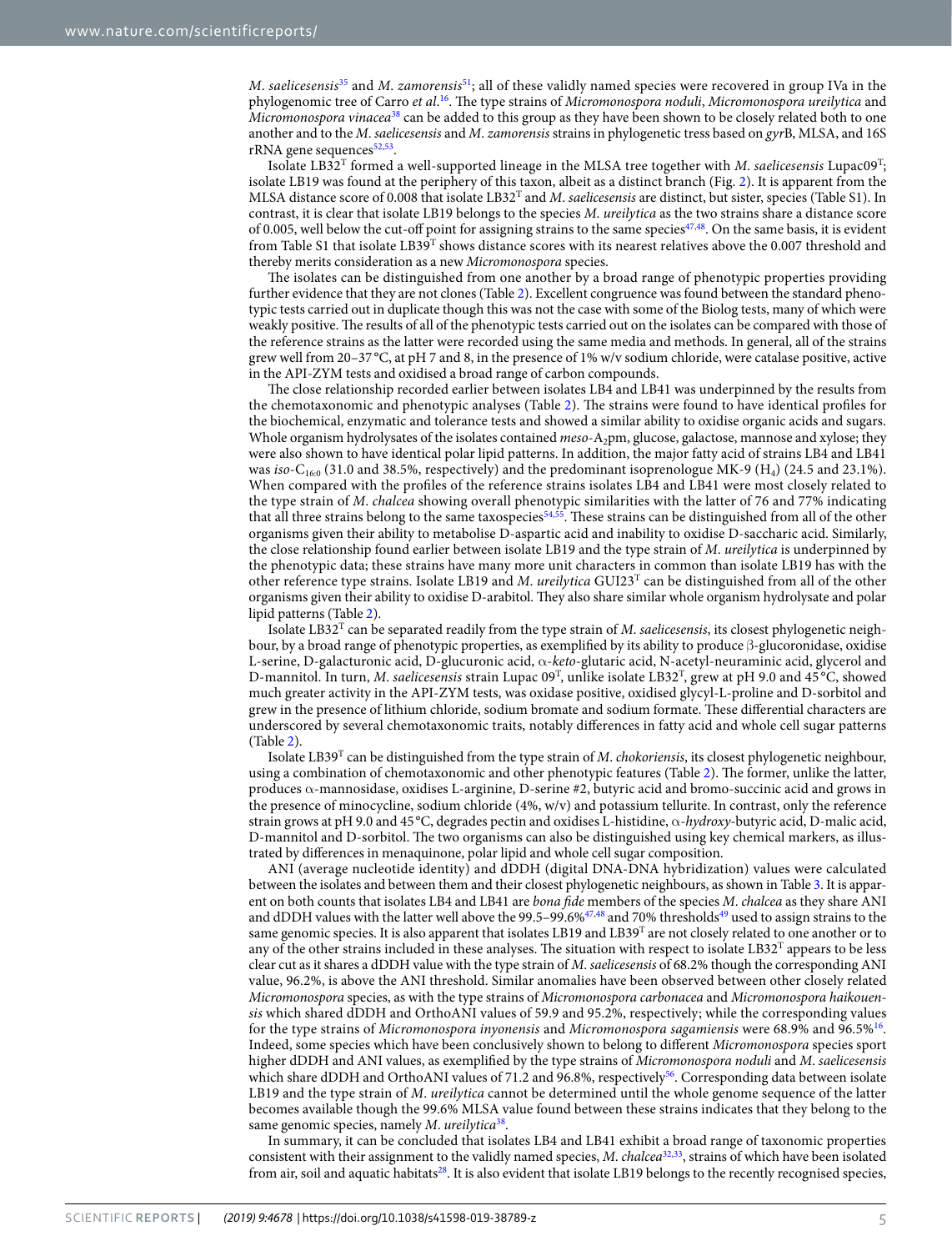|                                        | <b>Isolate LB4</b>       | Isolate<br>LB41          | M. chalcea<br>$DSM$ 43026 <sup>T</sup> | Isolate<br>LB19          | <i>M.</i> ureilytica<br>$GUI23^{T*}$ | Isolate LB32 <sup>T</sup> | M. saelicesensis<br>Lupac $09T$ | Isolate LB39T            | M. chokoriensis<br><b>JCM 13248T</b> |
|----------------------------------------|--------------------------|--------------------------|----------------------------------------|--------------------------|--------------------------------------|---------------------------|---------------------------------|--------------------------|--------------------------------------|
| <b>Biochemical tests:</b>              |                          |                          |                                        |                          |                                      |                           |                                 |                          |                                      |
| Catalase                               | $^{+}$                   | $^{+}$                   | $\qquad \qquad -$                      | $+$                      | $\! +$                               | $^{+}$                    |                                 | $^{+}$                   | $^{+}$                               |
| Oxidase                                | -                        | -                        | -                                      | $\overline{\phantom{0}}$ | $\! + \!$                            | -                         |                                 | $^{+}$                   | $^{+}$                               |
| <b>API ZYM</b> tests:                  |                          |                          |                                        |                          |                                      |                           |                                 |                          |                                      |
| Acid phosphatase                       | $^{+}$                   | $^{+}$                   | $\! + \!\!\!\!$                        | $^{+}$                   | $\overline{\phantom{0}}$             | $\equiv$                  | $\! + \!\!\!\!$                 | $^{+}$                   | $^{+}$                               |
| Alkaline phosphatase                   | $^{+}$                   | $^{+}$                   | $^{+}$                                 | $\overline{\phantom{0}}$ | $^{+}$                               | $\overline{\phantom{0}}$  | $\overline{\phantom{0}}$        | $^{+}$                   | $^{+}$                               |
| $\alpha$ -Chymotrypsin                 | $^{+}$                   | $^{+}$                   | $^{+}$                                 | $^{+}$                   | $^{+}$                               | $\overline{\phantom{0}}$  | $^{+}$                          | $^{+}$                   | ÷                                    |
| Cystine arylamidase                    | $\ddot{}$                | $^{+}$                   | $\overline{\phantom{0}}$               | $^{+}$                   | $^{+}$                               | $^{+}$                    | $^{+}$                          | $\ddot{}$                | $^{+}$                               |
| $\alpha$ -Galactosidase                | $^{+}$                   | $\! + \!$                | $\! + \!\!\!\!$                        | $^{+}$                   | $\overline{\phantom{0}}$             | $^{+}$                    | $^{+}$                          |                          | $^{+}$                               |
| N-acetyl-β-Glucosaminidase             | $\equiv$                 | $\overline{\phantom{0}}$ | $^{+}$                                 | $^{+}$                   | $\! +$                               | $^{+}$                    | $^{+}$                          | $^{+}$                   | $\overline{\phantom{0}}$             |
| $\alpha$ -Glucosidase                  | $^{+}$                   |                          | $\! + \!\!\!\!$                        | $^{+}$                   | -                                    | $^{+}$                    | $^{+}$                          |                          | $\! + \!\!\!\!$                      |
| <b>B-Glucosidase</b>                   | $^{+}$                   | $^{+}$                   | $^{+}$                                 | $^{+}$                   | -                                    | $^{+}$                    | $^{+}$                          | $^{+}$                   | $^{+}$                               |
| B-Glucuronidase                        | $^{+}$                   |                          | $^{+}$                                 | $^{+}$                   | -                                    | $^{+}$                    | $\overline{\phantom{0}}$        | $^{+}$                   | $^{+}$                               |
| $\alpha$ -Fucosidase                   | $\overline{\phantom{0}}$ | $\overline{\phantom{0}}$ | $\overline{\phantom{0}}$               | $\overline{\phantom{0}}$ | $\overline{\phantom{0}}$             | $\equiv$                  | $^{+}$                          | $\overline{\phantom{0}}$ | $\overline{\phantom{0}}$             |
| Lipase (C14)                           | $^{+}$                   | $^{+}$                   | $^{+}$                                 | $^{+}$                   | $\overline{\phantom{0}}$             | $^{+}$                    | $^{+}$                          | $^{+}$                   | $^{+}$                               |
| Leucine arylamidase                    | $^{+}$                   | $^{+}$                   | $\overline{\phantom{0}}$               |                          | $^{+}$                               | $^{+}$                    | $^{+}$                          | $^{+}$                   | $^{+}$                               |
| $\alpha$ -Mannosidase                  | $\overline{\phantom{0}}$ | $\overline{\phantom{0}}$ | $\overline{\phantom{0}}$               | $\! + \!\!\!\!$          | $\overline{\phantom{0}}$             | $\overline{\phantom{0}}$  | $\! + \!\!\!\!$                 |                          | ÷                                    |
| Valine arylamidase                     | $^{+}$                   | $\! + \!$                | $\equiv$                               |                          | $\! +$                               | $^{+}$                    |                                 | $^{+}$                   | $^{+}$                               |
| <b>GENIII BIOLOG microplate tests:</b> |                          |                          |                                        |                          |                                      |                           |                                 |                          |                                      |
| (a) Oxidation of amino acids:          |                          |                          |                                        |                          |                                      |                           |                                 |                          |                                      |
| L-Alanine                              | $^{+}$                   | -                        | -                                      | <sup>-</sup>             | $\overline{\phantom{0}}$             | $^{+}$                    | $\! + \!\!\!\!$                 | $^{+}$                   | $^{+}$                               |
| L-Arginine                             | $^{+}$                   | $^{+}$                   | $^{+}$                                 | $\overline{\phantom{0}}$ | $\overline{\phantom{0}}$             | $^{+}$                    | $\overline{\phantom{0}}$        | $^{+}$                   | $\overline{\phantom{0}}$             |
| D-Aspartic acid                        | $^{+}$                   | $^{+}$                   | $^{+}$                                 | -                        | $\overline{\phantom{0}}$             | $\overline{\phantom{0}}$  | ÷                               | $\overline{\phantom{0}}$ | ÷                                    |
| Glycyl-L-proline                       | $\equiv$                 | $\overline{a}$           | $\equiv$                               | -                        | $\overline{\phantom{0}}$             | $\overline{\phantom{0}}$  | $^{+}$                          | $\overline{\phantom{0}}$ | $^{+}$                               |
|                                        |                          |                          |                                        |                          |                                      |                           |                                 |                          |                                      |
| L-Histidine                            | $\overline{\phantom{0}}$ | $\overline{\phantom{0}}$ | $^{+}$                                 | $\overline{\phantom{0}}$ | $\overline{\phantom{0}}$             | $\overline{\phantom{0}}$  | -                               | $\overline{\phantom{0}}$ | $\overline{\phantom{0}}$             |
| D-Serine #2                            | $\overline{\phantom{0}}$ | $\overline{\phantom{0}}$ | $\overline{\phantom{0}}$               | $\overline{\phantom{0}}$ | $\overline{\phantom{0}}$             | $\overline{\phantom{0}}$  | $\overline{\phantom{0}}$        | $^{+}$                   | $\overline{\phantom{0}}$             |
| L-Serine                               | $\overline{\phantom{0}}$ | $\overline{\phantom{0}}$ | $\overline{\phantom{0}}$               | $\overline{\phantom{0}}$ | $\overline{\phantom{0}}$             | $^{+}$                    | Ĭ.                              | $^{+}$                   | $^{+}$                               |
| (b) Oxidation of sugars:               |                          |                          |                                        |                          |                                      |                           |                                 |                          |                                      |
| D-Arabitol                             | $\overline{a}$           | $\overline{\phantom{0}}$ |                                        | $^{+}$                   | $^{+}$                               | $\overline{\phantom{0}}$  | L,                              |                          |                                      |
| D-Fucose                               | $\overline{\phantom{0}}$ | $\overline{\phantom{0}}$ | $^{+}$                                 | $\overline{\phantom{0}}$ | $\overline{\phantom{0}}$             | $\overline{\phantom{0}}$  | -                               | $\overline{\phantom{0}}$ | $\overline{\phantom{0}}$             |
| L-Fucose                               | $\overline{\phantom{0}}$ | $^{+}$                   | $^{+}$                                 | $^{+}$                   | $^{+}$                               | $^{+}$                    | $^{+}$                          | $^{+}$                   | $^{+}$                               |
| 3-O-methyl-D-Glucose                   | $\overline{\phantom{0}}$ | $^{+}$                   | $^{+}$                                 | $^{+}$                   | $^{+}$                               | $^{+}$                    |                                 | $^{+}$                   | $^{+}$                               |
| N-acetyl-D-Galactosamine               | $^{+}$                   | $\equiv$                 |                                        | $\! + \!\!\!\!$          | $^{+}$                               | $^{+}$                    | $\! + \!\!\!\!$                 | $^{+}$                   | $^{+}$                               |
| Glucuronamide                          | $\overline{\phantom{0}}$ | $\overline{\phantom{0}}$ | $\overline{\phantom{0}}$               | $\overline{\phantom{0}}$ | $\overline{\phantom{0}}$             | $\overline{\phantom{0}}$  | $\overline{\phantom{0}}$        | $\overline{\phantom{0}}$ | $^{+}$                               |
| Glycerol                               | $\overline{\phantom{0}}$ | $^{+}$                   | $\! + \!$                              | Ĭ.                       | $\overline{\phantom{0}}$             | $^{+}$                    | Ĭ.                              |                          | $^{+}$                               |
| $myo$ -Inositol                        | $\overline{\phantom{0}}$ | $\overline{\phantom{0}}$ | $\overline{\phantom{0}}$               | Ĭ.                       | $\overline{\phantom{0}}$             | $^{+}$                    | $^{+}$                          | $\equiv$                 | $\overline{\phantom{0}}$             |
| $\alpha$ -D-Lactose                    | $^{+}$                   | $^{+}$                   | $^{+}$                                 | L.                       | $\overline{\phantom{0}}$             | $\overline{\phantom{0}}$  | L.                              | $+$                      | $\ddot{}$                            |
| D-Mannitol                             | $\overline{\phantom{0}}$ | $\overline{\phantom{0}}$ | $\overline{\phantom{0}}$               | $\! + \!\!\!\!$          | $\! +$                               | $^{+}$                    | $\overline{\phantom{0}}$        | $\overline{\phantom{0}}$ | $^{+}$                               |
| L-Rhamnose                             | $\overline{\phantom{0}}$ | $\overline{\phantom{0}}$ | $^{+}$                                 | $\overline{\phantom{0}}$ | $\overline{\phantom{0}}$             | $^{+}$                    | $\boldsymbol{+}$                | $^{+}$                   | $^{+}$                               |
| D-Salicin                              | $\overline{\phantom{0}}$ | $\! + \!\!\!\!$          | $^{+}$                                 | $\! +$                   | $+$                                  | $^{+}$                    | $\boldsymbol{+}$                | $^{+}$                   |                                      |
| D-Sorbitol                             | $\equiv$                 | $\overline{\phantom{0}}$ | $^{+}$                                 | $+$                      | $\! + \!$                            | $^{+}$                    | $+$                             | $\overline{\phantom{0}}$ |                                      |
| (c) Oxidation of organic acids:        |                          |                          |                                        |                          |                                      |                           |                                 |                          |                                      |
| Bromo-Succinic acid                    |                          | $\overline{\phantom{0}}$ | $\overline{\phantom{0}}$               | $^{+}$                   | $\! + \!$                            | $^{+}$                    | $\! +$                          | $^{+}$                   | ÷                                    |
| Butyric acid                           | $^{+}$                   | $^{+}$                   | $\! + \!$                              | Ĭ.                       | $\overline{\phantom{0}}$             | $\overline{\phantom{0}}$  | $\overline{\phantom{0}}$        | $^{+}$                   | $\overline{\phantom{m}}$             |
| β-hydroxy-Butyric acid                 | $\ddot{}$                | $\ddot{}$                | $\overline{a}$                         | $^{+}$                   | $^{+}$                               | $^{+}$                    |                                 | $\overline{\phantom{0}}$ | $\ddot{}$                            |
| $\gamma$ -amino-n-Butyric acid         | $-$                      | $\overline{\phantom{0}}$ | $^{+}$                                 | $\equiv$                 | $\overline{\phantom{0}}$             | $\equiv$                  | $\equiv$                        | $\overline{\phantom{0}}$ | $\overline{\phantom{0}}$             |
| Citric acid                            | $\overline{\phantom{0}}$ | $\overline{\phantom{0}}$ | $^{+}$                                 | Ĭ.                       | $\overline{\phantom{0}}$             | $\overline{\phantom{0}}$  | $\overline{\phantom{0}}$        | $\overline{\phantom{0}}$ | $\overline{\phantom{m}}$             |
| D-Galacturonic acid                    | $^{+}$                   | $\overline{\phantom{0}}$ |                                        | $+$                      | $^{+}$                               | $\! + \!$                 | $\overline{\phantom{0}}$        | $^{+}$                   | $^{+}$                               |
| $\beta$ -methyl-D-Glucoside            | $\equiv$                 | $\overline{\phantom{0}}$ | $^{+}$                                 | $\! + \!\!\!\!$          | $^{+}$                               | $^{+}$                    | $+$                             | $^{+}$                   | $^{+}$                               |
| D-Glucuronic acid                      | $^{+}$                   | $\overline{\phantom{0}}$ | $\overline{\phantom{0}}$               | $+$                      | $\! + \!\!\!\!$                      | $^{+}$                    | $\overline{\phantom{0}}$        | $^{+}$                   |                                      |
| α-keto-Glutaric acid                   | $^{+}$                   | -                        | $\! + \!$                              | $^{+}$                   | $^{+}$                               | $^{+}$                    | -                               | $\overline{\phantom{0}}$ | $\qquad \qquad -$                    |
| D-Lactic acid methyl ester             | $^{+}$                   |                          | ä,                                     | $^{+}$                   | $^{+}$                               | $^{+}$                    |                                 |                          | $^{+}$                               |
| D-Malic acid                           | $\overline{\phantom{0}}$ | $^{+}$                   |                                        | $\overline{\phantom{0}}$ | $\overline{\phantom{0}}$             | $\overline{\phantom{0}}$  | -                               | $\qquad \qquad -$        | $^{+}$                               |
| L-Malic acid                           | $^{+}$                   | $^{+}$                   | $\overline{\phantom{0}}$               | $^{+}$                   | $\! + \!$                            | $^{+}$                    | $\! +$                          | $^{+}$                   | $+ \nonumber$                        |
| N-acetyl-Neuraminic acid               | $^{+}$                   | $^{+}$                   | $\! + \!$                              | $\overline{\phantom{0}}$ | $\overline{\phantom{0}}$             | $^{+}$                    | $\overline{\phantom{0}}$        | $\overline{\phantom{0}}$ | $\overline{\phantom{m}}$             |
| L-Pyroglutamic acid                    | $^{+}$                   | $\! + \!\!\!\!$          | $\qquad \qquad -$                      | $\overline{\phantom{0}}$ | $\qquad \qquad -$                    | $^{+}$                    | $\! +$                          | $\qquad \qquad -$        | $\qquad \qquad -$                    |
| Continued                              |                          |                          |                                        |                          |                                      |                           |                                 |                          |                                      |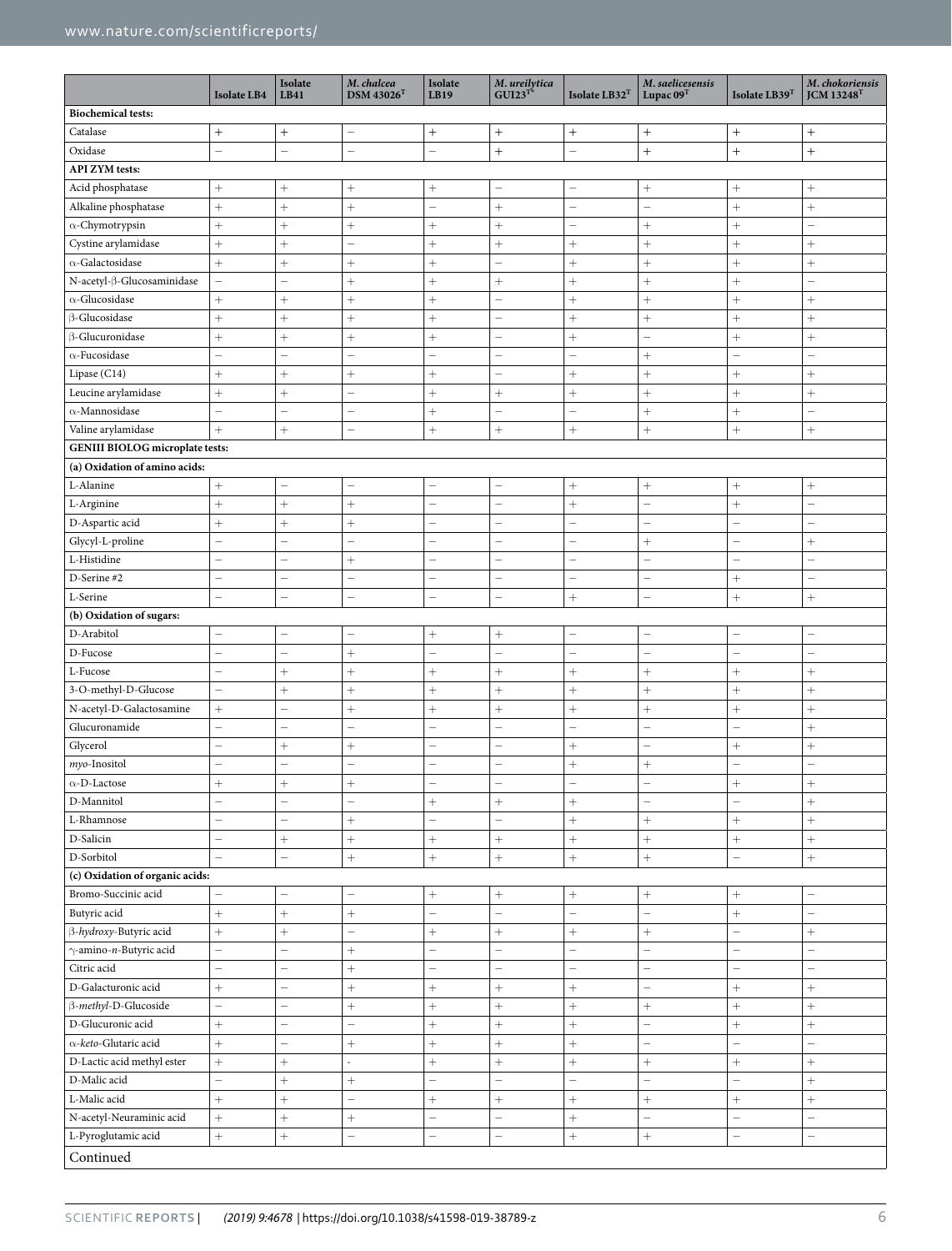<span id="page-7-0"></span>

|                                                  | <b>Isolate LB4</b>                                                                                                                     | Isolate<br><b>LB41</b>                                                                                                               | M. chalcea<br>$DSM$ 43026 <sup>T</sup>                                                            | Isolate<br><b>LB19</b>                                                                                     | M. ureilytica<br>$GUI23^{T*}$                                                                                   | Isolate LB32 <sup>T</sup>                                                                           | M. saelicesensis<br>Lupac $09T$                                     | Isolate LB39T                                                                                                              | M. chokoriensis<br>$ICM$ 13248 <sup>T</sup>                                         |
|--------------------------------------------------|----------------------------------------------------------------------------------------------------------------------------------------|--------------------------------------------------------------------------------------------------------------------------------------|---------------------------------------------------------------------------------------------------|------------------------------------------------------------------------------------------------------------|-----------------------------------------------------------------------------------------------------------------|-----------------------------------------------------------------------------------------------------|---------------------------------------------------------------------|----------------------------------------------------------------------------------------------------------------------------|-------------------------------------------------------------------------------------|
| Quinic acid                                      | $^{+}$                                                                                                                                 | $^{+}$                                                                                                                               | $\qquad \qquad -$                                                                                 |                                                                                                            | $\equiv$                                                                                                        | $\overline{\phantom{0}}$                                                                            |                                                                     | $\overline{\phantom{0}}$                                                                                                   | $^{+}$                                                                              |
| D-Saccharic acid                                 | $\overline{\phantom{0}}$                                                                                                               | $\overline{\phantom{0}}$                                                                                                             | $\equiv$                                                                                          | $\ddot{}$                                                                                                  | $^{+}$                                                                                                          | $\ddag$                                                                                             | $^{+}$                                                              | $+$                                                                                                                        | $\ddot{}$                                                                           |
| (d) Oxidation of polymer:                        |                                                                                                                                        |                                                                                                                                      |                                                                                                   |                                                                                                            |                                                                                                                 |                                                                                                     |                                                                     |                                                                                                                            |                                                                                     |
| Pectin                                           | $^{+}$                                                                                                                                 | $^{+}$                                                                                                                               | $^{+}$                                                                                            | $^{+}$                                                                                                     | $^{+}$                                                                                                          | $^{+}$                                                                                              | $^{+}$                                                              | $\overline{\phantom{0}}$                                                                                                   | $^{+}$                                                                              |
| Growth in the presence of:                       |                                                                                                                                        |                                                                                                                                      |                                                                                                   |                                                                                                            |                                                                                                                 |                                                                                                     |                                                                     |                                                                                                                            |                                                                                     |
| Inosine                                          | $^{+}$                                                                                                                                 | $^{+}$                                                                                                                               | $^{+}$                                                                                            | $^{+}$                                                                                                     | $^{+}$                                                                                                          | $^{+}$                                                                                              | $^{+}$                                                              | $^{+}$                                                                                                                     | $\overline{\phantom{0}}$                                                            |
| Lithium chloride                                 | $^{+}$                                                                                                                                 | $^{+}$                                                                                                                               | $\overline{\phantom{0}}$                                                                          | L.                                                                                                         | $\qquad \qquad -$                                                                                               | $\overline{\phantom{0}}$                                                                            | $^{+}$                                                              | $\qquad \qquad -$                                                                                                          | $\qquad \qquad -$                                                                   |
| Minocycline                                      | $\overline{\phantom{0}}$                                                                                                               | $\qquad \qquad -$                                                                                                                    | $\overline{\phantom{0}}$                                                                          | $\overline{\phantom{0}}$                                                                                   | $\overline{\phantom{0}}$                                                                                        | $\overline{\phantom{0}}$                                                                            | $\overline{\phantom{0}}$                                            | $^{+}$                                                                                                                     | $\qquad \qquad -$                                                                   |
| Potassium tellurite                              | $\equiv$                                                                                                                               | $^{+}$                                                                                                                               | $\overline{\phantom{0}}$                                                                          | L.                                                                                                         | $\overline{\phantom{0}}$                                                                                        | $^{+}$                                                                                              | $^{+}$                                                              | $^{+}$                                                                                                                     | $\overline{\phantom{0}}$                                                            |
| Sodium chloride (4%, w/v)                        | $^{+}$                                                                                                                                 |                                                                                                                                      | $\qquad \qquad -$                                                                                 | $\overline{\phantom{0}}$                                                                                   | $\overline{\phantom{0}}$                                                                                        | $\overline{\phantom{0}}$                                                                            | $\overline{\phantom{0}}$                                            | $\overline{\phantom{0}}$                                                                                                   | ÷                                                                                   |
| Sodium bromate                                   | $^{+}$                                                                                                                                 | $^{+}$                                                                                                                               | $\qquad \qquad -$                                                                                 | $\overline{\phantom{0}}$                                                                                   | $\overline{\phantom{0}}$                                                                                        | $\overline{\phantom{0}}$                                                                            | $^{+}$                                                              | $\overline{\phantom{0}}$                                                                                                   | $\overline{\phantom{0}}$                                                            |
| Sodium formate                                   | $\equiv$                                                                                                                               | $\overline{\phantom{0}}$                                                                                                             | $\equiv$                                                                                          | $\overline{\phantom{0}}$                                                                                   | $\overline{\phantom{0}}$                                                                                        | $\equiv$                                                                                            | $^{+}$                                                              | $\overline{\phantom{0}}$                                                                                                   | $\overline{\phantom{0}}$                                                            |
| Sodium lactate (1%, w/v)                         | $+$                                                                                                                                    | $+$                                                                                                                                  | $=$                                                                                               | $\overline{\phantom{0}}$                                                                                   | $\overline{a}$                                                                                                  | $=$                                                                                                 | $+$                                                                 | $\overline{a}$                                                                                                             | $\overline{a}$                                                                      |
| <b>Tolerance tests:</b>                          |                                                                                                                                        |                                                                                                                                      |                                                                                                   |                                                                                                            |                                                                                                                 |                                                                                                     |                                                                     |                                                                                                                            |                                                                                     |
| Temperature range (°C)                           | $20 - 45$                                                                                                                              | $20 - 45$                                                                                                                            | $20 - 37$                                                                                         | $20 - 37$                                                                                                  | $20 - 37$                                                                                                       | $20 - 37$                                                                                           | $12 - 45$                                                           | $12 - 37$                                                                                                                  | $12 - 45$                                                                           |
| pH range                                         | $6 - 9$                                                                                                                                | $6 - 9$                                                                                                                              | $7 - 9$                                                                                           | $6 - 8$                                                                                                    | $7 - 8$                                                                                                         | $6 - 8$                                                                                             | $7 - 9$                                                             | $6 - 8$                                                                                                                    | $6 - 9$                                                                             |
| Growth in the presence of<br>NaCl $(\%$ , $w/v)$ | $\overline{4}$                                                                                                                         | $\overline{4}$                                                                                                                       | $\mathbf{1}$                                                                                      | 3                                                                                                          | $\mathbf{1}$                                                                                                    | $\mathbf{1}$                                                                                        | $\mathbf{1}$                                                        | 3                                                                                                                          | $\mathbf{1}$                                                                        |
| Chemotaxonomy:                                   |                                                                                                                                        |                                                                                                                                      |                                                                                                   |                                                                                                            |                                                                                                                 |                                                                                                     |                                                                     |                                                                                                                            |                                                                                     |
| Diaminopimelic acid                              | $meso-A2pm$                                                                                                                            | $meso-A2pm$                                                                                                                          | $meso-A_2pm*$                                                                                     | meso- and<br>$OH-A2$ pm                                                                                    | $meso-A2pm*$                                                                                                    | meso- and<br>$OH-A2$ pm                                                                             | $meso-A_2pm*$                                                       | meso- and<br>$OH-A2$ pm                                                                                                    | $meso-A_2pm*$                                                                       |
| Fatty acids                                      | $iso-C_{16:0}$<br>$(31.0\%),$<br>$iso-C_{15:0}$<br>$(10.6\%)$ ,<br>$iso-C_{17:0}$<br>$(11.2\%)$ ,<br>anteiso- $C_{17:0}$<br>$(15.1\%)$ | $iso-C_{16:0}$<br>$(38.5\%)$ ,<br>$iso-C_{15:0}$<br>$(7.7\%)$ ,<br>$iso-C_{17:0}$<br>$(6.4\%),$<br>anteiso- $C_{17:0}$<br>$(11.0\%)$ | <i>iso</i> -C <sub>16:0</sub> ,<br>$iso-C_{15:0}$<br>$anteiso-C17:0$<br>iso- $C_{17,1}\omega$ 9c* | iso-C <sub>16:0</sub><br>$(11.0\%),$<br>$iso-C_{15:0}$<br>$(27.0\%),$<br>anteiso- $C_{17:0}$<br>$(10.4\%)$ | $iso\text{-}\mathrm{C}_{15:0}$<br>iso-C <sub>17-1</sub> $\omega$ 9c,<br>$iso-C_{17:0}$<br>anteiso- $C_{17:0}$ * | $iso-C_{15:0}$<br>$(23.8\%),$<br>$iso-C_{17:0}$<br>$(14.6\%),$<br>anteiso- $C_{17:0}$<br>$(12.1\%)$ | iso-C <sub>16:0</sub> , iso-C <sub>15:0</sub> ,<br>$C_{17:1}$ cis8* | $iso-C_{15:0}$<br>$(23.5\%)$ ,<br>$iso-C_{16:0}$<br>$(14.8\%)$ ,<br>10-methyl<br>$C_{17:0}$ (14.0%),<br>$C_{17:0}$ (10.8%) | iso- $C_{16:0}$ ,<br>$iso-C_{15:0}$<br>$iso-C_{17:0}$<br>anteiso- $C_{15:0^{\ast}}$ |
| Menaquinones                                     | MK-<br>$9(H_4,H_6)$<br>(24.5,<br>17.6%) MK-<br>$10(H_4,H_6)$<br>(18.4,<br>16.6%)                                                       | $MK-9$<br>$(H_4, H_6)$<br>(23.1,<br>10.2%) MK-<br>$10(H_4,H_6)$<br>(40.7,<br>17.6%)                                                  | $MK-10(H_4,H_6)^*$                                                                                | MK-<br>$10(H_4,H_6)$<br>(54.8,<br>18.1%)                                                                   | $MK-9$<br>$(H_4)$ MK-<br>$10(H_4,H_6)^*$                                                                        | MK-<br>$10(H_4,H_6H_8)$<br>(31.9, 28.9,<br>19.3%)                                                   | $MK-10(H_4,H_6)^*$                                                  | MK-<br>$10(H_4,H_6H_8)$<br>(31.7, 24.3,<br>13.3%)                                                                          | $MK-9(H_4,H_6)$<br>$MK-10(H_4,H_6)^*$                                               |
| Polar lipids                                     | DPG, PE,<br>PI, GL, 2PL                                                                                                                | DPG, PE, PI,<br>GL, 2PL                                                                                                              | N <sub>D</sub>                                                                                    | DPG, PE,<br>PI, GL, 5L                                                                                     | DPG, PE, PI,<br>$GL^*$                                                                                          | DPG, PE, PI,<br>GL, 2L                                                                              | DPG, PE, PI*                                                        | DPG, PE, PI,<br>GL, 2PL                                                                                                    | DPG, PE, PI,<br>PIM*                                                                |
| Sugars                                           | gal, glu,<br>man, xyl                                                                                                                  | gal, glu,<br>man, xyl                                                                                                                | ND                                                                                                | gal, glu,<br>man, rham,<br>rib, xyl                                                                        | gal, glu, man,<br>rib, xyl*                                                                                     | gal, glu, man,<br>rham, rib, xyl                                                                    | ara, glu, man,<br>rham, rib, xyl*                                   | gal, glu, man,<br>rham, rib, xyl                                                                                           | ara, gal, glu,<br>man, rham, rib,<br>xvl*                                           |

**Table 2.** Phenotypic properties distinguishing the isolates from one another and from their closest phylogenetic neighbours. +: positive, −:negative, abreviations: dpm: diaminopimelic acid, ara: arabinose, gal: galactose, glu: glucose, man: mannose, rha: rhamnose, rib: ribose, xyl: xylose, DPG: diphosphatidylglycerol, PE: phosphatidylethanolamine, PI: phosphatidylinositol, PIM: phosphatidylinositol mannosides, GL: glycolipids, PL: unknown polar lipids, L: unknown lipids. All tests are from this study unless indicated otherwise. \*Data from Genilloud<sup>28</sup>, Ara and Kudo<sup>34</sup>, Carro et al.<sup>38</sup> and Trujillo et al.<sup>35</sup>. All the isolates grew at pH 6 and in the presence of sodium chloride (1%, w/v) but not in the presence guanidine hydrochloride, niaproof, tetrazolium blue or tetrazolium violet. hey were resistant to aztreonam, nalidixic acid, rifamycin SV, but not to fusidic acid, lincomycin, troleandomycin or vancomycin. All of the strains were positive for esterase (C4), esterase lipase (C8), β-galactosidase, naphtlol-AS-BI-phosphohydrolases and trypsin (API tests), oxidized acetic acid, acetoacetic acid, L-aspartic acid, D-gluconic acid, L-glutamic acid, and propionic acid (organic acids), D-cellobiose, D-fructose, D-fructose-6-phosphate, D-galactose, β-gentiobiose, N-acetyl-D-glucosamine, D-glucose, D-glucose-6-phosphate, D-maltose, N-acetyl-β-D-mannosamine, D-mannose, D-melibiose, D-rainose, stachyose, sucrose, D-trehalose and D-turanose (sugars), degraded dextrin, gelatin and Tween 40. In contrast, none of the strains oxidized D-serine I (amino acid), α-hydroxi-butyric acid, α-keto-butyric acid, L-galactonic acid-*γ*-lactone, L-lactic acid, mucic acid and p-hydroxy-phenylacetic acid.

M. ureilytica<sup>[38](#page-13-36)</sup>, the sole representative of which came from a root nodule of Pisum sativum. These results pro-vide further evidence that representatives of Micromonospora species are widely distributed in the environment<sup>[16](#page-13-14)</sup> though there is evidence that micromonosporae are a feature of extreme habitats<sup>[57–](#page-14-16)[59](#page-14-17)</sup>. It is also apparent that isolate LB32<sup>T</sup>, which forms a sister clade to the type strain of M. saelicesensis can be distinguished from the latter by a rich assortment of chemotaxonomic, genotypic and phenotypic data. Similarly, strain LB39<sup>T</sup> merits recognition as a novel Micromonospora species as a wealth of taxonomic data can be weighted to separate it from the type strain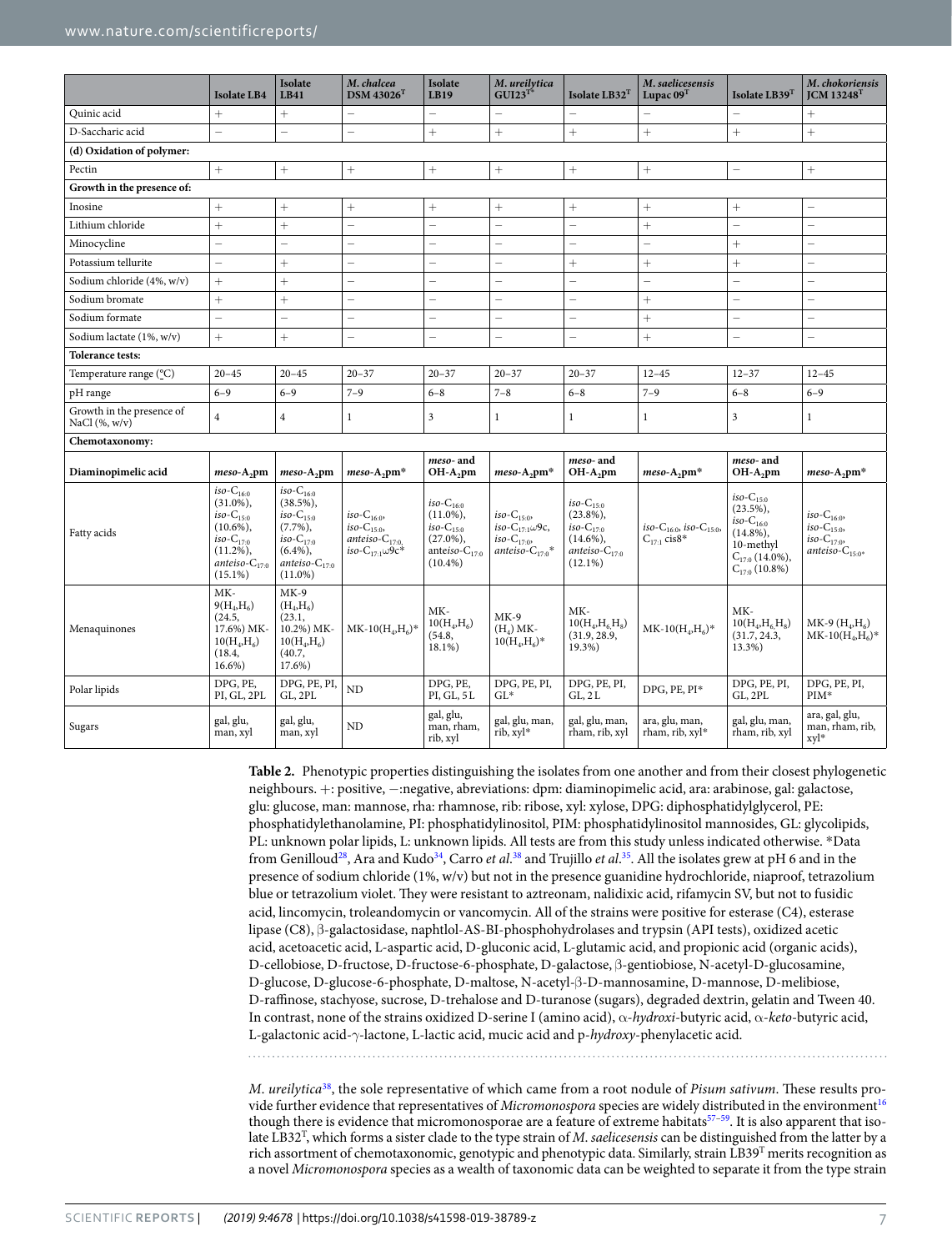<span id="page-8-0"></span>

|                                                      | Isolate<br>LB4           | <b>Isolate</b><br>LB19   | Isolate<br>LB32 <sup>T</sup> | Isolate<br>LB39 <sup>T</sup> | Isolate<br>LB41          | M. aurantiaca<br><b>ATCC 27029T</b> | M. chalcea<br><b>DSM 43026<sup>T</sup></b> | M. chokoriensis<br><b>DSM 45160</b> <sup>T</sup> | M. coriariae<br>$DSM 44875$ <sup>T</sup> | M. lupini<br>Lupac <sub>08</sub> | M. marina<br><b>DSM 45555</b> <sup>T</sup> | M. noduli<br>GUI43 <sup>T</sup> | M. saelicesensis<br>Lupac $09T$ | M. tulbaghiae<br><b>DSM 45142<sup>T</sup></b> |
|------------------------------------------------------|--------------------------|--------------------------|------------------------------|------------------------------|--------------------------|-------------------------------------|--------------------------------------------|--------------------------------------------------|------------------------------------------|----------------------------------|--------------------------------------------|---------------------------------|---------------------------------|-----------------------------------------------|
| Isolate LB4                                          | $\overline{\phantom{0}}$ | 81.9                     | 82.1                         | 81.9                         | 99.8                     | 93.4                                | 98.5                                       | 81.8                                             | 82.6                                     | 82.2                             | 92.5                                       | 93.3                            | 82.2                            | 80.8                                          |
| Isolate LB19                                         | 26.8                     | $\overline{\phantom{0}}$ | 93.5                         | 92.7                         | 80.8                     | 80.6                                | 80.7                                       | 89.1                                             | 87.7                                     | 87.7                             | 80.6                                       | 93.7                            | 93.8                            | 80.7                                          |
| Isolate LB32 <sup>T</sup>                            | 26.8                     | 54.1                     | $\overline{\phantom{0}}$     | 92.7                         | 81.0                     | 80.9                                | 80.9                                       | 89.3                                             | 87.8                                     | 87.6                             | 80.8                                       | 95.8                            | 96.2                            | 80.8                                          |
| Isolate LB39T                                        | 27.0                     | 50.7                     | 50.5                         | $\overline{\phantom{0}}$     | 80.8                     | 80.6                                | 80.7                                       | 89.0                                             | 87.8                                     | 87.2                             | 80.6                                       | 92.8                            | 92.9                            | 80.6                                          |
| Isolate LB41                                         | 99.2                     | 24.9                     | 24.8                         | 25.0                         | $\overline{\phantom{0}}$ | 93.2                                | 98.7                                       | 80.6                                             | 81.4                                     | 81.1                             | 92.2                                       | 80.9                            | 81.1                            | 92.9                                          |
| M. aurantiaca<br>$\mathrm{ATCC}\,27029\mathrm{^{T}}$ | 54.6                     | 24.7                     | 24.7                         | 24.7                         | 52.4                     |                                     | 93.0                                       | 80.5                                             | 81.3                                     | 80.9                             | 94.1                                       | 80.8                            | 80.9                            | 94.5                                          |
| M. chalcea<br>$DSM$ 43026 $T$                        | 89.2                     | 24.8                     | 24.7                         | 24.9                         | 89.7                     | 51.5                                | —                                          | 80.4                                             | 81.3                                     | 81.0                             | 92.1                                       | 80.8                            | 80.9                            | 92.9                                          |
| M. chokoriensis<br>DSM 45160 <sup>T</sup>            | 26.9                     | 38.3                     | 38.3                         | 37.8                         | 24.5                     | 24.3                                | 24.3                                       | $\overline{\phantom{0}}$                         | 87.4                                     | 87.1                             | 80.4                                       | 80.8                            | 89.1                            | 80.8                                          |
| M. coriariae<br><b>DSM 44875</b> <sup>T</sup>        | 27.5                     | 35.6                     | 35.6                         | 35.7                         | 25.3                     | 25.3                                | 25.1                                       | 34.4                                             | -                                        | 87.9                             | 81.3                                       | 87.8                            | 87.9                            | 81.3                                          |
| M. lupini Lupac 08                                   | 27.3                     | 35.3                     | 34.9                         | 34.7                         | 25.2                     | 25.1                                | 25.0                                       | 33.7                                             | 35.9                                     | $\overline{\phantom{0}}$         | 80.9                                       | 87.7                            | 87.8                            | 81.0                                          |
| M. marina<br>$DSM$ 45555 $T$                         | 51.3                     | 24.6                     | 24.6                         | 24.6                         | 49.3                     | 57.2                                | 48.7                                       | 24.2                                             | 25.1                                     | 24.9                             | -                                          | 80.7                            | 80.9                            | 93.3                                          |
| M. noduli<br>GUI43 <sup>T</sup>                      | 26.8                     | 55.3                     | 66.1                         | 50.4                         | 24.7                     | 24.6                                | 24.6                                       | 37.9                                             | 35.6                                     | 35.0                             | 24.5                                       | $\overline{\phantom{a}}$        | 96.6                            | 80.8                                          |
| M. saelicesensis<br>Lupac $09^T$                     | 26.9                     | 55.6                     | 68.4                         | 50.7                         | 24.7                     | 24.5                                | 24.5                                       | 37.9                                             | 35.7                                     | 34.9                             | 24.5                                       | 71.2                            |                                 | 80.9                                          |
| M. tulbaghiae<br>$DSM 45142$ <sup>T</sup>            | 53.9                     | 24.6                     | 24.6                         | 24.6                         | 51.2                     | 60.1                                | 51.3                                       | 24.6                                             | 25.1                                     | 24.9                             | 55.0                                       | 24.5                            | 24.5                            |                                               |

**Table 3.** Average nucleotide indices and digital DNA:DNA hybridization values (%) between the isolates and between them and their closest phylogenetic neighbours.

of M. chokoriensis. In light of these results it is proposed that isolates  $LB32<sup>T</sup>$  and  $LB39<sup>T</sup>$  be recognized as new Micromonospora species for which we propose the names Micromonospora arida sp. nov. and Micromonospora inaquosa sp. nov., respectively.

None of the isolates inhibited the growth of the B. subtilis, E. coli and P. fluorescens strains in previous plug assays<sup>[26](#page-13-24)</sup>, possibly due to the use of an inadequate cultivation media. In contrast, extracts from all of the isolates were shown to be active against the bacterial and fungal indicator strains, as shown in Table [4](#page-8-0) where extracts showing the greatest activity are given in bold. In general, the most pronounced activity was seen in fractions eluting at higher concentrations of methanol, as exemplified by the inhibition of the E. coli and K. pneumoniae strains. Extracts showed relatively little activity against the A. baumannii, A. fumigatus and P. fluorescens strains and only moderate inhibition of the methicillin-resistant and methicillin-sensitive strains of S. aureus. Similarly, little activity was found against the C. albicans strain with the exception of extracts from isolate LB41. Interestingly, only extracts from isolates LB4 and LB41 showed pronounced inhibition of human hepatocellular carcinoma (HepG2) cells. These results are not only promising, but also provide further evidence that novel and rare micromonosporae from previously unexplored habitats are a promising source of antimicrobial agents<sup>[60](#page-14-18),[61](#page-14-19)</sup>.

**Genetic potential of the isolates to produce specialised metabolites.** The draft genomes of all of the isolates were examined using the antiSMASH server to detect putative BGCs. The number of such bioclusters ranged from 28 in the genome of isolate LB4 to 64 in the genomes of isolates LB19 and LB41 though this lower number may be a function of a low quality genome, as shown by the relatively high number of contigs (Table [1](#page-1-0)). Even so, the number of BGCs found in the genomes of the isolates is well within the range found in those of the Micromonospora type strains examined by Carro et al.<sup>[16](#page-13-14)</sup>. In contrast, the average number of BGCs detected in the genomes of the isolates, namely 54, is more than double the average number reported in the earlier study<sup>[16](#page-13-14)</sup>. However, as in that study, the predominant BGCs types coded for lantipeptides, non-ribosomal peptide synthases, polyketide synthases, siderophores and terpenes (Table S2; Fig. [3](#page-9-0)).

The genomes of the isolates contained 25 BGCs encoding for compounds that showed some degree of similarity to specialised metabolites not previously found in Micromonospora strains. The genomes of all of the isolates encode for BGCs that showed a genetic correspondence to coumermycin, an amino-coumarin antibiotic, pro-duced by Streptomyces rishiriensis strain DSM 40489<sup>[62](#page-14-20)</sup>, which is known to inhibit DNA gyrase and bacterial cell division<sup>[63](#page-14-21)</sup>. In the same vein the genomes of all of the isolates code for a BGC that shows a similarity, *ca*. ∼40%, to lymphostin biosynthetic cluster, an immunosuppressant originally found in Streptomyces sp. KY11783<sup>[64](#page-14-22)</sup>. Finally, all of the isolates have the capacity to produce compounds related to diazepinomicin, a small alkaloid molecule that binds to and inhibits Ras kinase with the potential to treat multiple solid tumours<sup>[65](#page-14-23)</sup>; this compound was first detected in the marine actinobacterium, Micromonospora sp. DPJ12<sup>[66](#page-14-24)</sup>. The genome of isolate LB32<sup>T</sup> contained a BGC that showed a relatively low similarity to that of algamycin I, an antibacterial 16-membered macrolide active against Micrococcus luteus and Salmonella typhimurium, a compound initially found in Streptomyces sp.  $KMA-011^{67}$  $KMA-011^{67}$  $KMA-011^{67}$ .

It is also interesting that 18 out of these 25 BGCs were discontinuously distributed across the genomes of the isolates: 1, 5, 3, 2 and 7 in strains LB4, LB19, LB32<sup>T</sup>, LB39<sup>T</sup> and LB41, respectively (Table S2; Fig. [3\)](#page-9-0); the hybrid system NRPS-PKS was only found in isolates  $LB39^{T}$  and  $LB41$ . Secondary metabolite related genes detected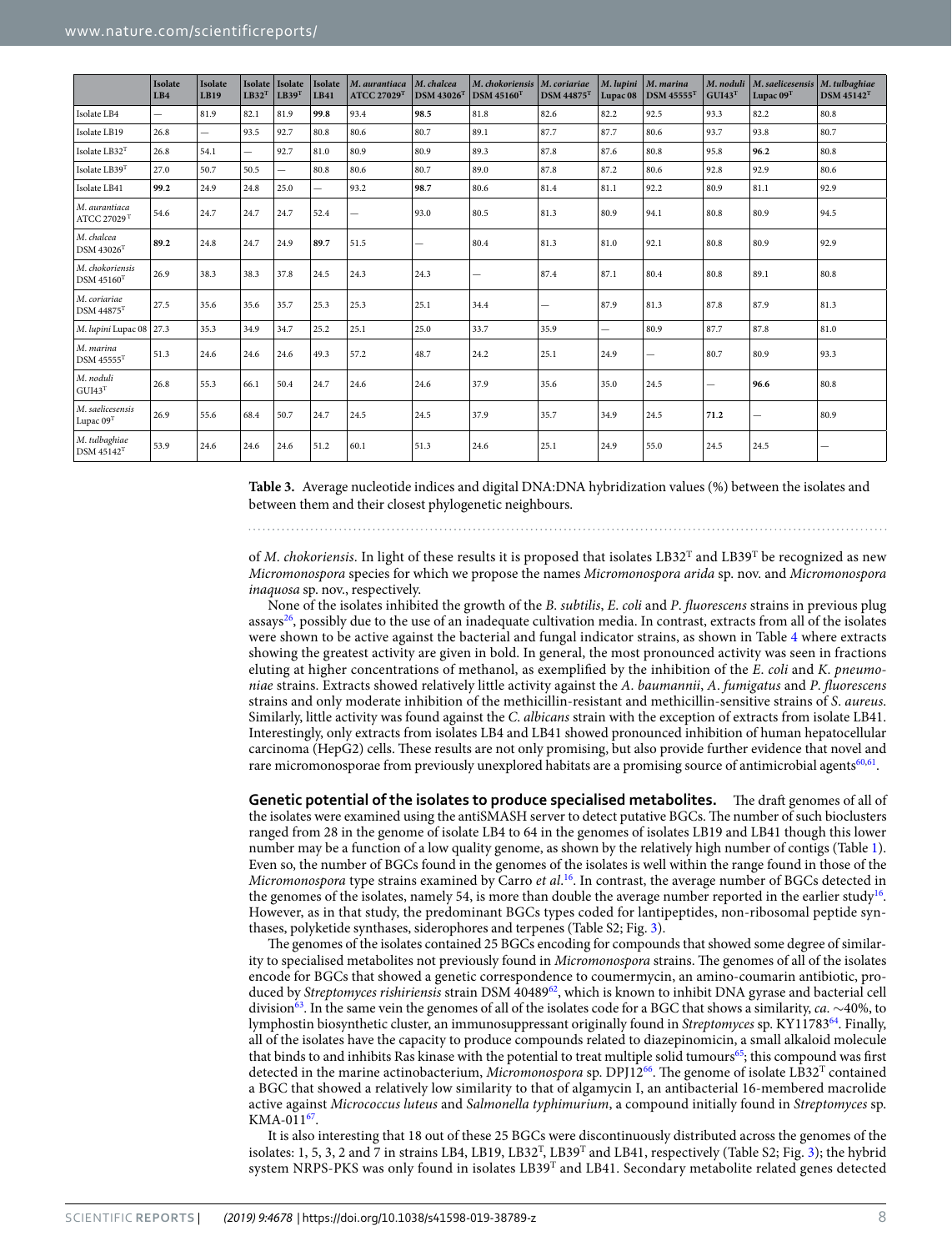|                   |                                   | Conc.      | $\bf{l}$  |                          | $\overline{2}$ |                          | $\mathbf 3$              |           | $\overline{4}$ |                          | 5                        |                          | 6          |           | $\overline{7}$ |                          | $\bf 8$         |                 |           |                          |
|-------------------|-----------------------------------|------------|-----------|--------------------------|----------------|--------------------------|--------------------------|-----------|----------------|--------------------------|--------------------------|--------------------------|------------|-----------|----------------|--------------------------|-----------------|-----------------|-----------|--------------------------|
| Strain<br>ID      | Fraction                          | [ug/<br>mL | % INH     | <b>SE</b>                | % INH          | <b>SE</b>                | % INH                    | <b>SE</b> | % INH          | <b>SE</b>                | % INH                    | <b>SE</b>                | % INH      | <b>SE</b> | % INH          | <b>SE</b>                | Conc.<br>[mg/l] | <b>Activity</b> | <b>SE</b> | Value                    |
| LB4               | Water                             | 300        | 62.8      | 51.9                     | $-4.6$         | 12.0                     | $-14.1$                  | 0.6       | 19.1           | 13.4                     | 2.7                      | 8.0                      | 70.7       | 27.1      | $-5.8$         | 11.6                     | 75              | $-31.6$         | 14.4      | 0.04                     |
| LB4               | 25%<br>methanol                   | 300        | -9.1      | 13.2                     | $-18.5$        | 15.3                     | $-21.0$                  | 8.1       | $^{-4.6}$      | 19.1                     | $-12.0$                  | 5.1                      | $-11.6$    | 3.5       | $-5.6$         | 4.0                      | 75              | 2.4             | 4.3       | 0.53                     |
| LB4               | 50%<br>methanol                   | 300        | $-15.7$   | 13.7                     | $-21.4$        | 5.0                      | $-18.8$                  | 4.7       | $-5.3$         | 26.2                     | $-13.7$                  | 5.4                      | $^{-20.0}$ | 2.5       | $-3.0$         | 10.4                     | 75              | 25.4            | 20.2      | 0.00                     |
| LB4               | 75%<br>methanol                   | 300        | 14.8      | 30.9                     | $-20.5$        | 1.0                      | $-34.4$                  | 1.1       | 26.9           | 17.6                     | $-14.0$                  | 5.5                      | $-18.0$    | 4.6       | 0.1            | 0.9                      | 75              | 31.3            | 1.7       | 0.80                     |
| LB4               | 100%<br>methanol                  | 150        | 3.2       | $\equiv$                 | $-36.7$        | 3.9                      | $-57.0$                  | 1.9       | 22.8           | $\overline{\phantom{0}}$ | $-17.5$                  | 8.5                      | $-21.4$    | 4.5       | $-1.9$         | 2.3                      | 75              | $-39.9$         | 10.2      | 0.14                     |
| LB4               | 100%<br>$method +$<br>0.01% TFA   | 150        | 58.0      | -                        | $-28.5$        | 6.5                      | $-53.9$                  | 2.3       | 21.5           | $\overline{\phantom{0}}$ | $-13.6$                  | 10.6                     | $-11.8$    | 1.7       | $^{ -0.1}$     | 2.5                      | 75              | 27.6            | 2.7       | 0.70                     |
| LB19              | Water                             | 300        | $-8.6$    | 17.5                     | $-4.3$         | 6.7                      | 3.2                      | 30.9      | $-4.8$         | 20.6                     | 3.0                      | 20.3                     | 50.0       | 33.2      | $^{-1.4}$      | 5.3                      | 75              | 10.8            | 13.8      | 0.05                     |
| LB19              | 25%<br>methanol                   | 300        | $-17.5$   | 7.5                      | 5.1            | 5.8                      | 1.8                      | 12.4      | $-6.2$         | 21.4                     | $-15.2$                  | 3.3                      | $-10.5$    | 1.4       | $-7.3$         | 10.3                     | 75              | 10.9            | 5.3       | 0.45                     |
| LB19              | 50%<br>methanol                   | 300        | 62.0      | 34.7                     | $-9.8$         | 0.2                      | $-20.1$                  | 0.0       | 23.0           | 24.4                     | $-13.9$                  | 6.1                      | $-2.2$     | 4.0       | $-3.0$         | 7.1                      | 75              | $-24.3$         | 13.0      | 0.06                     |
| LB19              | 75%<br>methanol                   | 300        | 67.2      | 21.9                     | $-18.4$        | 1.6                      | $-36.3$                  | 2.7       | 31.6           | 32.7                     | $-12.6$                  | 6.4                      | $-18.5$    | 1.4       | $-4.5$         | 3.7                      | 75              | 18.6            | 12.8      | 0.07                     |
| LB19              | 100%<br>methanol                  | 300        | 83.4      | 24.4                     | $-29.4$        | 3.5                      | $-46.1$                  | 5.7       | 39.4           | 42.6                     | $-17.7$                  | 5.8                      | $-15.9$    | 11.1      | $-2.4$         | 8.9                      | 75              | 17.1            | 7.5       | 0.28                     |
| LB19              | 100%<br>$methanol +$<br>0.01% TFA | 150        | 61.6      | $\overline{\phantom{0}}$ | $-20.2$        | 0.8                      | $-56.5$                  | 1.9       | 15.6           | $\overline{\phantom{0}}$ | $-13.2$                  | 9.0                      | $^{-15.4}$ | 3.8       | $-0.7$         | 3.3                      | 75              | $^{-2.1}$       | 13.2      | 0.06                     |
| LB32 <sup>T</sup> | Water                             | 300        | 33.2      | 66.0                     | $^{-1.1}$      | 11.2                     | $-15.2$                  | 5.0       | $-0.1$         | 16.4                     | 10.8                     | 4.8                      | 44.9       | 5.6       | $^{-0.5}$      | 7.2                      | 75              | $^{-18.1}$      | 19.3      | 0.01                     |
| LB32 <sup>T</sup> | 25%<br>methanol                   | 300        | $-8.2$    | 15.9                     | 6.1            | 6.1                      | $-15.6$                  | 4.5       | $^{-2.1}$      | 22.3                     | $-16.8$                  | 5.1                      | $-19.8$    | 11.8      | $-3.0$         | 3.0                      | 75              | 42.7            | 1.7       | 0.81                     |
| LB32 <sup>T</sup> | 50%<br>methanol                   | 300        | 10.0      | 10.2                     | $-11.6$        | 0.5                      | $-9.9$                   | 10.1      | 0.2            | 7.4                      | $-11.4$                  | 3.9                      | $-14.0$    | 3.4       | 2.0            | 4.0                      | 75              | 63.5            | 19.3      | 0.01                     |
| LB32 <sup>T</sup> | 75%<br>methanol                   | 300        | $^{-7.8}$ | 18.3                     | $-12.7$        | 1.8                      | $-12.7$                  | 2.6       | $-3.4$         | 22.3                     | $-11.9$                  | 7.4                      | $-17.4$    | 2.0       | $-0.2$         | 3.5                      | 75              | 41.0            | 17.4      | 0.01                     |
| LB32 <sup>T</sup> | 100%<br>methanol                  | 300        | 83.2      | 20.6                     | $-27.5$        | 2.6                      | $-44.3$                  | 3.4       | 42.1           | 42.3                     | $-16.3$                  | 9.1                      | $-22.4$    | 4.1       | $-1.4$         | 0.7                      | 75              | 1.1             | 14.1      | 0.04                     |
| LB32 <sup>T</sup> | 100%<br>$method +$<br>0.01% TFA   | 300        | 60.6      | 17.7                     | $-29.6$        | 0.2                      | $-58.6$                  | 0.8       | 33.2           | 25.3                     | $-18.2$                  | 6.0                      | $^{-20.0}$ | 3.2       | $-6.3$         | 1.9                      | 75              | 31.2            | 6.2       | 0.37                     |
| LB39 <sup>T</sup> | Water                             | 300        | $-8.7$    | 17.3                     | $-9.4$         | 3.1                      | $-26.1$                  | 3.0       | $-2.9$         | 23.2                     | $-12.5$                  | 8.5                      | $-12.5$    | 2.9       | 1.3            | 3.2                      | 75              | 14.3            | 8.9       | 0.20                     |
| LB39T             | 25%<br>methanol                   | 300        | 3.8       | 41.7                     | 1.7            | 0.3                      | $-16.6$                  | 3.8       | $-12.4$        | 16.7                     | $-16.7$                  | 5.2                      | $-18.1$    | 0.5       | $-3.4$         | 5.3                      | 75              | 35.0            | 0.9       | 0.89                     |
| LB39 <sup>T</sup> | 50%<br>methanol                   | 300        | -6.5      | 15.7                     | $-11.2$        | 4.3                      | $-21.9$                  | 2.8       | $-3.8$         | 17.2                     | $-13.1$                  | 6.8                      | $-20.9$    | 0.4       | $^{-1.7}$      | 2.6                      | 75              | 25.5            | 20.8      | 0.00                     |
| LB39 <sup>T</sup> | 75%<br>methanol                   | 300        | 57.5      | 54.9                     | $-27.5$        | 0.2                      | $-30.9$                  | 1.9       | 10.5           | 15.8                     | $-12.8$                  | 4.2                      | $-11.9$    | 3.1       | 1.9            | 6.5                      | 75              | 26.0            | 10.4      | 0.13                     |
| LB39T             | 100%<br>methanol                  | 300        | 75.2      | 26.1                     | $-26.7$        | 3.3                      | $-37.8$                  | 1.6       | 32.5           | 38.7                     | $-17.1$                  | 7.8                      | $-18.2$    | 0.0       | $^{-1.8}$      | 4.1                      | 75              | $-5.1$          | 0.9       | 0.90                     |
| LB39 <sup>T</sup> | 100%<br>$method +$<br>0.01% TFA   | 300        | 51.8      | 29.5                     | $-30.6$        | 1.9                      | $-60.5$                  | 0.8       | 16.3           | 25.4                     | $-12.8$                  | 3.9                      | $-15.0$    | 1.7       | $^{-3.8}$      | 0.5                      | 75              | 64.0            | 8.1       | 0.24                     |
| LB41              | Water                             | 300        | $-8.1$    | 10.0                     | $-10.5$        | 1.8                      | $-23.6$                  | 3.9       | $-4.0$         | 13.5                     | $-14.4$                  | 7.9                      | $-17.7$    | 5.2       | 1.7            | 3.5                      | 75              | $-16.5$         | 15.3      | 0.03                     |
| LB41              | 25%<br>methanol                   | 300        | $-15.9$   | 15.0                     | $-10.6$        | 1.8                      | $-29.6$                  | 3.3       | $-9.3$         | 22.3                     | $-14.8$                  | 4.5                      | $-18.0$    | $6.2\,$   | $-0.8$         | 5.3                      | 75              | 16.8            | 17.2      | 0.01                     |
| LB41              | 50%<br>methanol                   | 300        | 63.6      | 29.1                     | $-28.6$        | 10.2                     | $-9.1$                   | 2.1       | 24.2           | 27.6                     | $-7.0$                   | 7.1                      | $-7.3$     | 0.6       | $-4.0$         | 4.3                      | 75              | 37.4            | 8.1       | 0.24                     |
| LB41              | 75% methanol                      | 300        | 44.9      | 24.4                     | $-18.5$        | 8.6                      | $-30.2$                  | 0.9       | 16.9           | 18.7                     | $-11.6$                  | 4.1                      | $-4.7$     | 2.1       | $-4.5$         | 0.5                      | 75              | 37.9            | 12.5      | 0.07                     |
| LB41              | 100%<br>methanol                  | 300        | 61.5      | 27.9                     | $-32.6$        | 1.5                      | $-42.3$                  | 5.9       | 26.2           | 22.1                     | $-17.6$                  | 7.8                      | $-19.2$    | 1.9       | $-10.0$        | 0.9                      | 75              | $-49.7$         | 6.4       | 0.36                     |
| LB41              | 100%<br>$methanol +$<br>0.01% TFA | 300        | 30.1      | 62.3                     | $-14.4$        | 2.1                      | $-6.7$                   | 1.2       | 0.9            | 18.6                     | $-10.7$                  | 8.4                      | $-17.3$    | 3.7       | 1.4            | 2.7                      | 75              | 47.1            | 0.3       | 0.97                     |
| L.                | Negative<br>Control               | 150        | 9.0       | 10.9                     | $-8.0$         | 1.1                      | $-2.0$                   | 5.8       | 17.4           | 1.8                      | $-8.0$                   | 1.9                      | $-8.0$     | 1.5       | $-5.0$         | 2.8                      | 500             | $4.8\,$         | 14.6      | $\overline{\phantom{0}}$ |
| $\! + \!\!\!$     | Positive<br>Control<br>(MMS)      | —          | -         | -                        | -              | $\overline{\phantom{0}}$ | $\overline{\phantom{0}}$ |           | -              | -                        | $\overline{\phantom{0}}$ | $\overline{\phantom{0}}$ | -          | -         | -              | $\overline{\phantom{0}}$ | $\overline{4}$  | $-99.9$         | 0.2       | $\overline{\phantom{0}}$ |

<span id="page-9-0"></span>**Table 4.** Ability of diferent fractions of polar compounds extracted from the strains isolated from Lomas Bayas soil to inhibit: 1, Acetobacter baumannii CL5973; 2, Escherichia coli ATCC 25922; 3, Klebsiella pneumoniae ATCC 700603; 4, Pseudomonas aeruginosa MB5919; 5,6 methicillin resistant/sensitive Staphilococcus aureus MB5393; 6, Staphilococcus aureus ATCC 23213; 7, Aspergilllus fumigatus ATCC 46645; 8, human hepatocellular carcinoma (HepG2) cells. Values under 50% are marked in bold. % INH: percentage of inhibition; SE: Standard Error; TFA: triluoroacetate; MMS: Methyl methane sulphonate.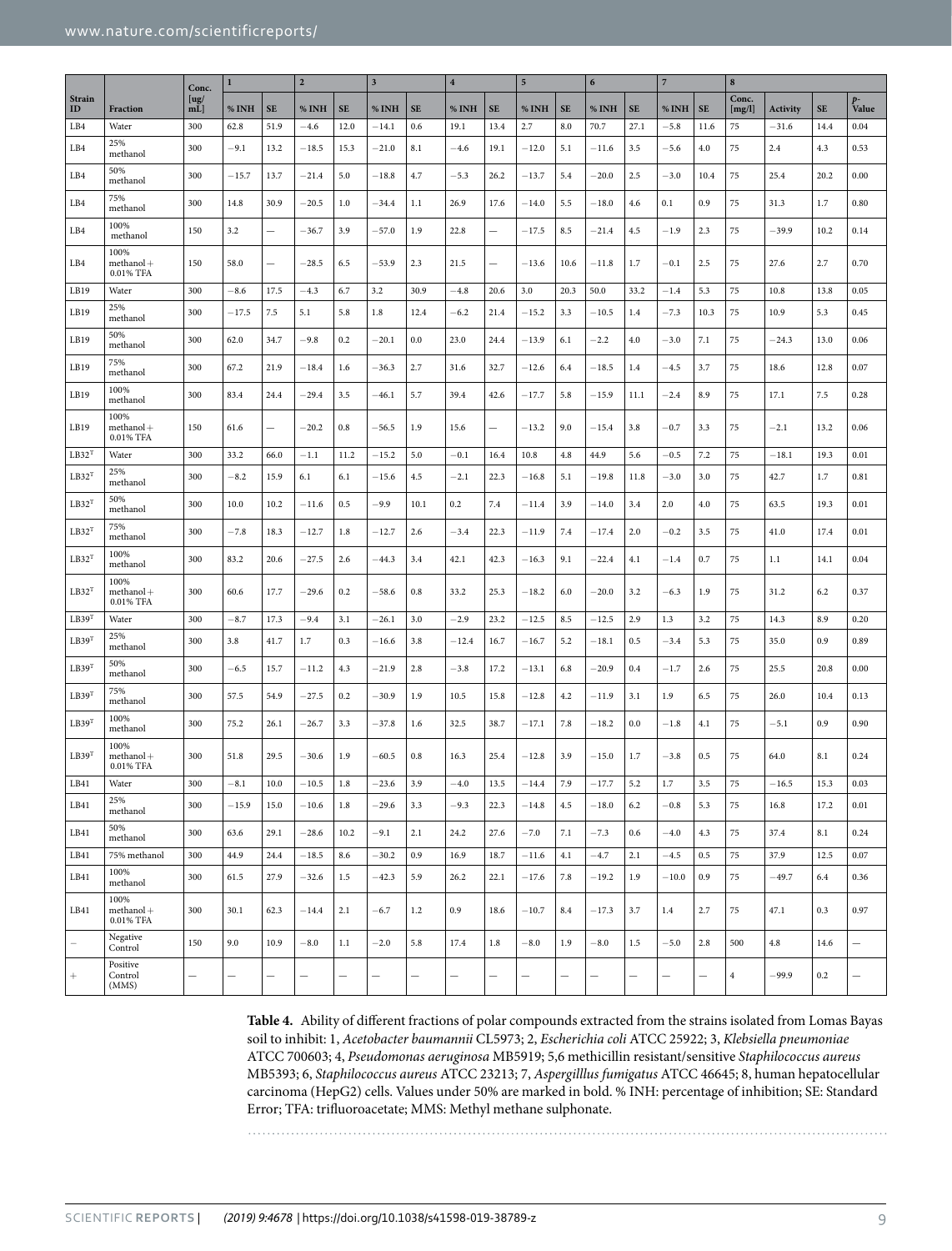<span id="page-10-0"></span>



using the SEED server were also discontinuously distributed, as exempliied by genes associated with lanthio-nine synthases which varied from 4 in isolate LB4 to 16 in isolate LB39<sup>T</sup> (Table [5\)](#page-10-0) while all of the isolates, apart from strain LB32<sup>T</sup>, contained genes related to the synthesis of thiazole-oxazole-modified microcins, ribosomally produced peptides with post-translationally installed heterocycles derived from cysteine, serine and threonine residues[68](#page-14-26). In turn, only the genome of isolate LB19 harboured a gene associated with the synthesis of clavulanic acid, which encodes for a clavaldehyde dehydrogenase (contig 9) according to a RAST analysis. In this context it is also interesting that compounds extracted from the isolates varied in their ability to inhibit a variety of indicator micro-organisms and the HepG2 cells (Table [4](#page-8-0)).

The genomes of the M. chalcea strains were found to harbour 38 different BGCs that presented some similarity with known compounds, out of which 10 have not been detected previously in Micromonospora strains; 7 of these BGCs were only present in the genome of isolate LB41 and the other three in the other LB strains (LB4, LB32<sup>T</sup>, LB39<sup>T</sup> and LB41). In addition, 26 out of the 38 BGCs were only found in the genomes of one out of the three M. chalcea strains, 9 in two of them and the remaining three in all of them. These results provide further evidence that M. chalcea strains are a good source of novel antibiotics, notably aminoglycosides, lactones and macrolides<sup>[61](#page-14-19)</sup>. However, none of the M. chalcea strains had the capacity to synthesize tetrocarcin A, a spirotetronate antibiotic produced by M. chalcea NRRL 11289<sup>[69](#page-14-27)</sup> or chalcidin or neomycin produced by M. chalcea sp.<sup>[70](#page-14-28)</sup> and M. chalcea B9-683 $^{71}$  $^{71}$  $^{71}$ , respectively though the taxonomic provenance of these strains is questionable.

The results of this study taken together with those reported by Carro *et al.*<sup>[16](#page-13-14)</sup> show that the genomes of Micromonospora strains are a unique source of BGCs that have the potential to synthesise an array of completely novel and uncharacterised specialised metabolites. It is particularly interesting that the genomes of the novel micromonosporae from the extreme hyper-arid Lomas Bayas soil have the capacity to synthesise a broad range of new bioactive compounds. It is also encouraging that M. chalcea strains LB4 and LB41 showed moderate to pronounced antitumour activity and that M. ureilytica strain LB19 and the putative type strains of M. arida (LB32<sup>T</sup>) and M. inaquosa (LB39<sup>T</sup>) showed promise in restricting the growth of the MRD K. pneumoniae strain. Gifted actinobacterial isolates such as these have a role to play in the search and discovery of new chemical scafolds using state-of-the-art genome tools<sup>[9](#page-13-8)</sup>, including ones designed to induce the expression of silent BGCs<sup>[31](#page-13-29)[,72](#page-14-30)</sup>. Indeed, novel micromonosporae should feature much more prominently in the search and discovery of new classes of specialised metabolites that are needed to control MRD pathogens which currently threaten to take humankind back to the pre-antibiotic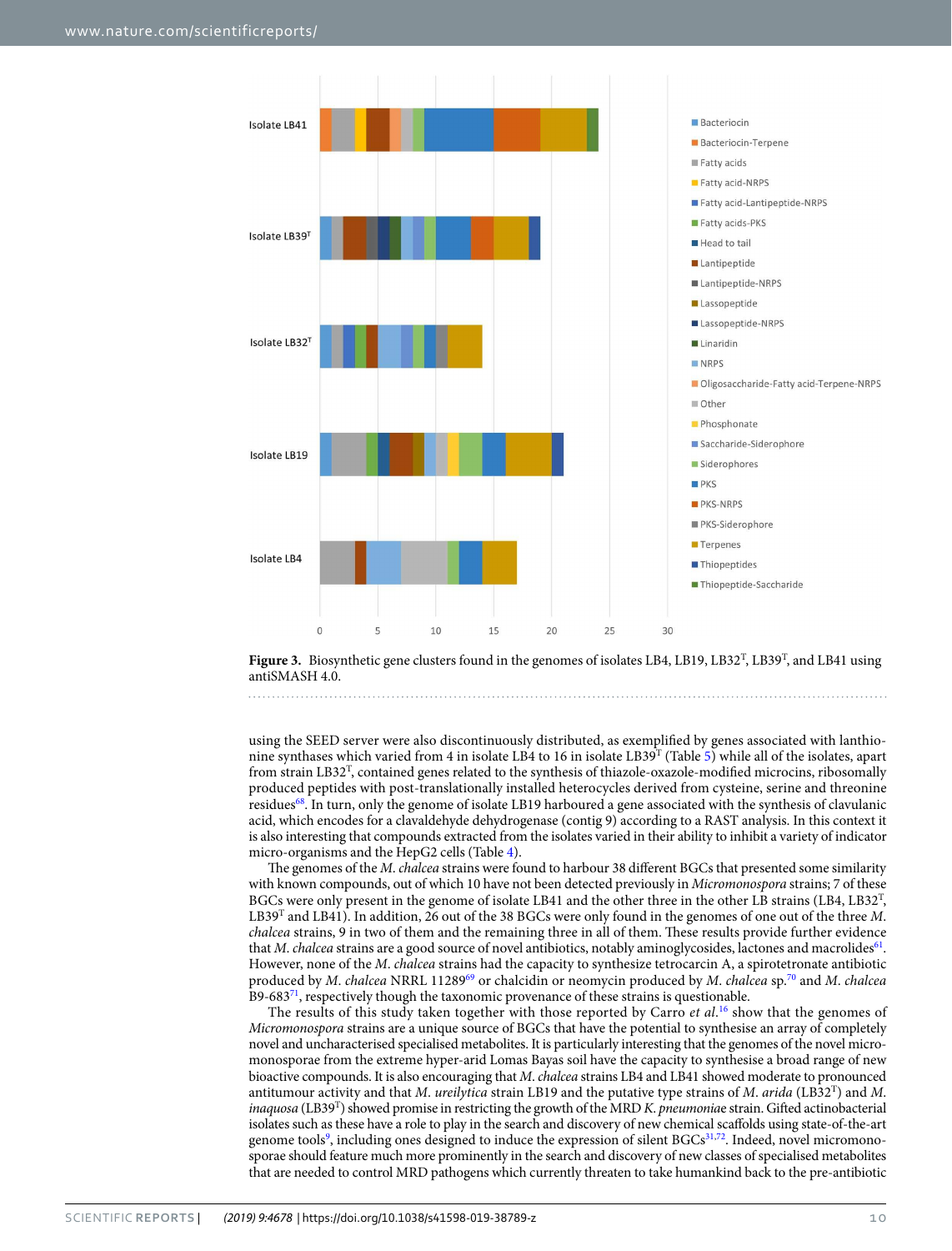|                              |                                                            | <b>Isolate</b><br>LBA | <b>Isolate</b><br><b>LB19</b> | <b>Isolate</b><br>$LB32^T$ | <b>Isoalte</b><br>LB39 <sup>T</sup> | <b>Isolate</b><br><b>LB41</b> | M. chalcea<br>$DSM$ 43026 <sup>T</sup> | M. saelicesensis<br>Lupac $09T$ |
|------------------------------|------------------------------------------------------------|-----------------------|-------------------------------|----------------------------|-------------------------------------|-------------------------------|----------------------------------------|---------------------------------|
| Secondary metabolism         |                                                            | 9                     | 10                            | 6                          | 19                                  | 17                            | 10                                     | $\overline{4}$                  |
|                              | Thiazole- oxazole-modified microcin (TOMM) synthesis       | 5                     | $\overline{4}$                | $\Omega$                   | 3                                   | $\overline{7}$                | 3                                      | $\Omega$                        |
|                              | TOMM biosynthesis dehydrogenase (protein B)                | 1                     | 1                             | $\Omega$                   | $\mathbf{1}$                        | $\overline{2}$                | 1                                      | $\Omega$                        |
|                              | TOMM biosynthesis cyclodehydratase (protein C)             | $\overline{c}$        | $\mathbf{1}$                  | $\mathbf{0}$               | 1                                   | $\overline{2}$                | $\mathbf{1}$                           | $\mathbf{0}$                    |
|                              | TOMM biosynthesis docking scaffold (protein D)             | 2                     | 1                             | $\Omega$                   | $\mathbf{1}$                        | $\overline{2}$                | 1                                      | $\Omega$                        |
|                              | FIG214983: hypothetical protein                            | $\Omega$              | $\Omega$                      | $\Omega$                   | $\Omega$                            |                               | $\Omega$                               | $\Omega$                        |
|                              | SagD family docking scaffold                               | $\mathbf{0}$          | 1                             | $\Omega$                   | $\Omega$                            | $\theta$                      | $\mathbf{0}$                           | $\Omega$                        |
| Lanthionine synthetases      |                                                            |                       | 5                             | 6                          | 16                                  | 6                             | $\overline{7}$                         | $\overline{4}$                  |
| LanB                         | Lanthionine biosynthesis protein LanB                      | 1                     | 1                             | $\Omega$                   | 2                                   |                               | $\mathbf{1}$                           | $\Omega$                        |
| LanC                         | Lanthionine biosynthesis cyclase LanC                      | $\mathbf{0}$          | 1                             | $\mathbf{0}$               | $\overline{c}$                      | $\theta$                      |                                        | $\mathbf{0}$                    |
| <b>MT</b>                    | O-methyltransferase clustered with LanBC                   | $\mathbf{1}$          | $\Omega$                      | $\Omega$                   | 1                                   |                               | $\Omega$                               | $\Omega$                        |
| IsoAspMT                     | Protein-L-isoaspartate O-methyltransferase (EC<br>2.1.1.77 | $\overline{2}$        | $\overline{2}$                | 3                          | 8                                   | 3                             | 3                                      | -1                              |
| LanL                         | Lanthionine biosynthesis protein LanL                      | $\overline{0}$        | 1                             | $\mathbf{0}$               | 1                                   |                               | 1                                      | 1                               |
| LanM                         | Lanthionine biosynthesis protein LanM                      | $\Omega$              | $\Omega$                      | 3                          | $\Omega$                            | $\Omega$                      | $\Omega$                               | $\overline{2}$                  |
| HP1                          | Hypothetical protein associated with LanBC                 | $\Omega$              | $\Omega$                      | $\Omega$                   | $\overline{c}$                      | $\Omega$                      | 1                                      | $\Omega$                        |
| Clavulanic acid biosynthesis |                                                            | $\Omega$              | 1                             | $\Omega$                   | $\Omega$                            | $\theta$                      | $\mathbf{0}$                           | $\Omega$                        |
| CAD                          | Clavaldehyde dehydrogenase                                 | $\Omega$              | 1                             | $\Omega$                   | $\Omega$                            | $\Omega$                      | $\Omega$                               | $\Omega$                        |

**Table 5.** Genes implicated in secondary metabolism in the strains of study and closest type strains detected by RAST subsystems.

days of medicine<sup>[73](#page-14-31),[74](#page-14-32)</sup>. The search for additional novel and rare gifted micromonosporae from Atacama Desert habitats should include functional metagenomics and the use of isolation procedures known to target members of this taxon<sup>[26](#page-13-24)[,60,](#page-14-18)[61](#page-14-19)</sup> and improved characterisation procedures, notably ones for acquiring reliable phenotypic data<sup>[56](#page-14-15)</sup>.

**Stress-related genes encoded in the genome of the strains.** The genomes of all of the isolates contained between 97 and 131 putative genes known to be associated with stress responses, notably ones coding for carbon starvation, heat shock responses, osmoregulation and oxidative stress (Table S3). The genomes of isolates LB19, LB32<sup>T</sup> and LB39<sup>T</sup> contained *osmY* the expression of which is known to be induced under hyperosmotic stress<sup>[75](#page-14-33)</sup>. The expression of this gene is associated with the induction of the glycine betaine binding protein (*pro*U), which was found in all of the isolated strains (with an average of 4 genes). The genomes of isolates LB19, LB32<sup>T</sup> and LB41 harboured genes involved in mycothiol biosynthesis (mshA, mshB, mshC, mshD), an analogue of glutathione that acts as an electron acceptor/donor and serves as a cofactor in detoxification reactions for alkylating agents, free radicals and xenobiotics<sup>[76](#page-14-34)</sup>. Catalase and peroxidase genes were found in all the genomes confirming the results of the laboratory tests (Table S3). However, the type strain of M. chalcea, which gave a negative result has the capacity to produce catalase<sup>[16](#page-13-14)</sup>. The genomes of all the isolates encode for several RNA polymerase Sigma factors and serine phosphatases that acts as regulators, it is known that Sigma B controls a general stress regulon which is induced when cells encounter growth-limiting conditions[77](#page-14-35).

The world's highest levels of surface ultraviolet (UV) irradiance have been reported from the Atacama Desert<sup>[78](#page-14-36)</sup> hence it is particularly interesting that the genomes of all of the isolates included genes associated with protection against UV-radiation; we have previously shown that these strains grew on M65 agar following exposure to UV light at 100 mJoules/second for 30 minutes<sup>[26](#page-13-24)</sup>. The genomes of all of the isolates contained genes belonging to the uvrABC DNA repair system, associated with excision proteins which have been reported in several bacteria<sup>[79](#page-14-37)</sup>. Specific desiccation stress genes were not detected in any of the genomes though several genes associated with the biosynthesis and uptake of trehalose were present, this sugar has been linked with tolerance to heat and desiccation in bacteria<sup>[80](#page-14-38)</sup>. The assortment of stress related genes outlined above provide an insight into how micromonosporae are able to adapt to severe environmental conditions that prevail in arid Atacama Desert soils. However, a similar complement of stress related genes have been found in the genomes of representative Micromonospora taxa isolated from diverse habitats<sup>[16](#page-13-14)</sup> thereby supporting the view that micromonoporae per se have the capacity to colonize multiple microhab-itats<sup>[28](#page-13-26)</sup>, including ones associated with extreme biomes<sup>[58](#page-14-39)[,81](#page-14-40)</sup>. In this context it is also interesting that the genomes of all of the isolates contained genes associated with the production of a range of growth promoters of potential value in phytostimulation<sup>[16](#page-13-14)</sup>. The genomes of all of the isolates also contained methylglyoxal detoxification genes (gloA and gloB) which are associated with increases in plant tolerance to abiotic and biotic stress<sup>[82](#page-14-41)</sup>.

**Description of** *Micromonospora arida* **sp. nov.** Micromonospora arida (a'ri.da L. fem. adj. arida, dry, referring to the isolation of the strain from an extreme hyper-arid soil).

Aerobic, Gram-stain-positive, chemoorganotrophic actinobacterium which produces non-motile, single spores on extensively branched substrate hyphae, but does not form aerial hyphae. Colonies are orange on ISP2 agar turning brown-black on sporulation. Grows between 20–37 °C, optimally ~28 °C, at pH 7.0 and 8.0, optimally ~pH 7.0, and in the presence of 1% w/v sodium chloride. Casein and starch are degraded. Catalase positive and oxidase negative. Cystine arylamidase, esterase (C4), esterase lipase (C8), N-acetyl-β-glucosaminidase, α- and β-galactosidase, α- and β-glucosidase, β-glucuronidase, leucine arylamidase, lipase (C14),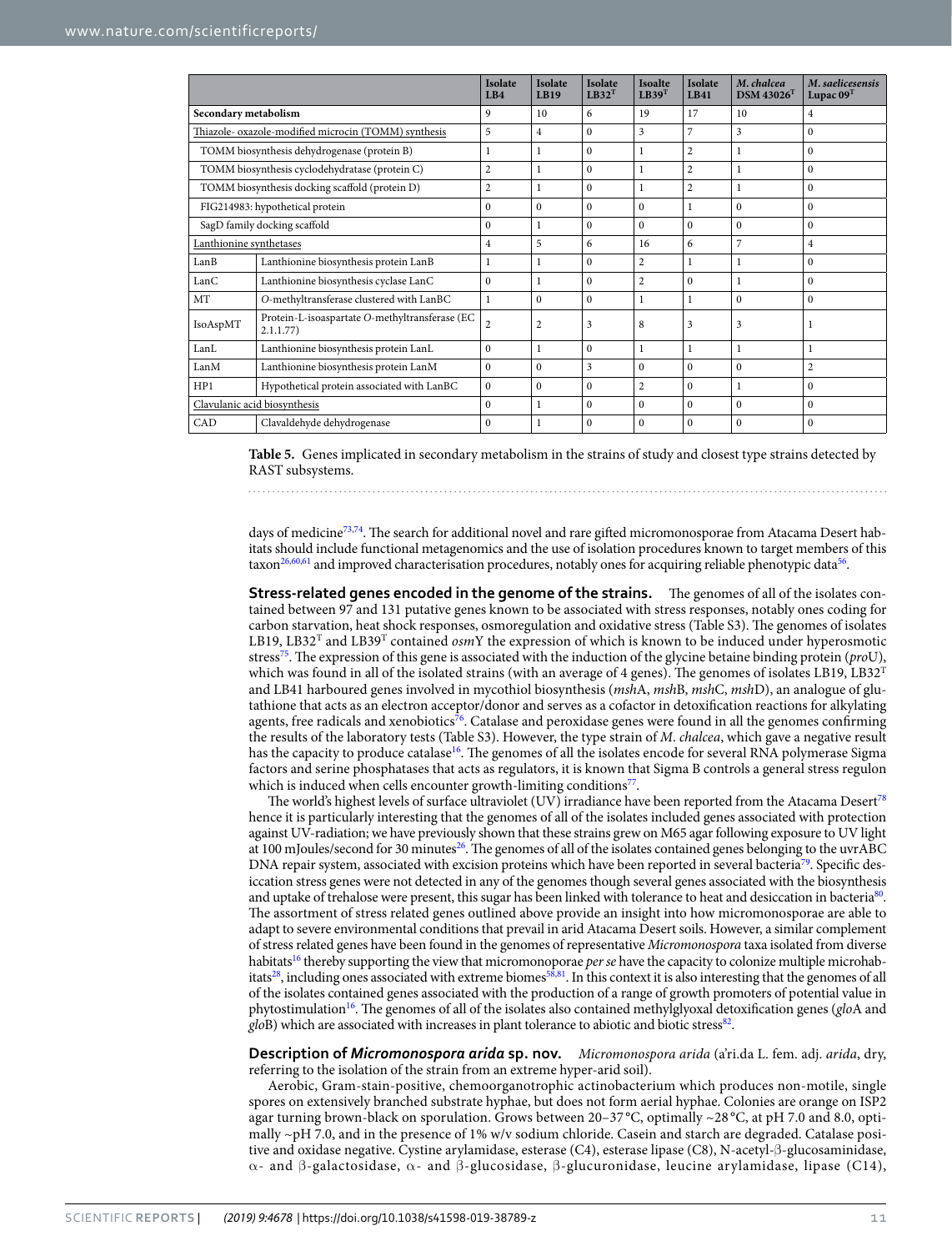naphthol-AS-BI-phosphohydrolase, trypsin and valine arylamidase are produced, but not acid or alkaline phosphatase, α-chymotrypsin, α-fucosidase or α-mannosidase. Metabolises L-alanine, L-arginine and L-serine (amino-acids); acetic acid, acetoacetic acid, L-aspartic acid, β-hydroxy-butyric acid, D-galacturonic acid, D-gluconic acid, L-glutamic acid, D-glucoronic acid, α-keto-glutaric acid, D-lactic acid methyl ester, L-malic acid, N-acetyl-neuraminic acid, methyl pyruvate, propionic acid, L-pyroglutamic acid, D- saccharic acid and bromo-succinic acid (organic acids); D-cellobiose, D-fructose, D-fructose-6-phosphate, L-fucose, D-galactose, D-glucose, D-glucose-6-phosphate, N-acetyl-D-galactosamine, N-acetyl-D-glucosamine, 3-O-methyl-D-glucose, glycerol, myo-inositol, D-mannitol, N-acetyl-B-D-mannose, D-salicin, D-sorbitol, stachyose, sucrose, D-trehalose and D-turanose (sugars) and dextrin, gelatin and pectin (polymers), but not D-aspartic acid, L-histidine or D-serine (amino acids),  $\gamma$ -amino-*n*-butyric acid, butyric acid, α- and α-keto-butyric acid, citric acid, D-malic acid, L-galacturonic acid-γ-lactate, L-lactic acid, mucic acid, p-hydroxy-phenylacetic acid and quinic acid (organic acids), or D-arabitol, D-fucose, glucoranimide or  $\alpha$ -D-lactose (sugars). Resistant to aztreonam, nalidixic acid and rifamycin SV, but sensitive to fusidic acid, minocycline, troleandomycin and vancomycin. Does not grow at pH 5.0 or in the presence of guanidine hydrochloride, inosine, lithium chloride, potassium tellurite, sodium bromate, sodium lactate, tetrazolium blue or tetrazolium violet. Whole cell hydrolysates contain hydroxy- and meso-A2pm, galactose, glucose, mannose, rhamnose, ribose and xylose. The major fatty acids are *iso*-C<sub>15:0</sub>, *iso*-C<sub>17:0</sub>, *anteiso*-C<sub>17:0</sub> and C<sub>17:0</sub> and the predominant isoprenologues MK-10 (H<sub>4</sub>, H<sub>6</sub>, H<sub>8</sub>); the polar lipid profile contains diphosphatidylglycerol, phosphatidylethanolamine and phospatidylinositol together with unidentified components. The dDNA G + C content is 71.0 mol% and the genome size ~7.1 Mbp.

The type strain, LB32<sup>T</sup> (=CECT 9662<sup>T</sup> = LMG 30765<sup>T</sup>) was isolated from an extreme hyper-arid surface soil (2 cm) collected from the Lomas Bayas region of the Atacama Desert soil in Chile. The genome accession number is QGSY00000000.

**Description of** *Micromonospora inaquosa* **sp. nov.** Micromonospora inaquosa (in.a.quo'sa. L. fem. adj. inaquosa without water, referring to the isolation of the strain from an extreme hyper-arid soil).

Aerobic, Gram-stain-positive, chemoorganotrophic actinobacterium which produces non-motile, single spores on extensively branched substrate hyphae, but does not form aerial hyphae. Colonies are orange on ISP2 agar turning brown-black on sporulation. Grows between 12–37 °C, optimally ~28 °C, at pH 7.0 and 8.0, optimally ~pH 7.0 and in the presence of 1% w/v sodium chloride. Casein and starch are degraded. Catalase and oxidase positive. Acid and alkaline phosphatase, α-chymotrypsin, cystine arylamidase, esterase (C4), esterase lipase (C8), N-acetyl-β-glucosaminidase, α- and β-galactosidase, α- and β-glucosidase, β-glucuronidase, leucine arylamidase, lipase (C14), α-mannosidase, naphthol-AS-BI-phosphohydrolase, trypsin, and valine arylamidase are produced, but not α-fucosidase. Metabolises L-alanine, L-arginine, and D- and L-serine (amino-acids); acetic acid, acetoacetic acid, L-aspartic acid, butyric acid, D-galacturonic acid, D-gluconic acid, L-glutamic acid, D-glucuronic acid, D-lactic acid methyl ester, L-malic acid, methyl pyruvate, propionic acid, D- saccharic acid and bromo-succinic acid (organic acids); D-cellobiose, D-fructose, D-fructose-6-phosphate, L-fucose, D-galactose, D-glucose, D-glucose-6-phosphate, N-acetyl-D-galactosamine, N-acetyl-D-glucosamine, 3-O-methyl-D-glucose, glycerol, N-acetyl-β-D-mannose, D-salicin, stachyose, sucrose, D-trehalose and D-turanose (sugars) and dextrin and gelatin (polymers), but not L-histidine (amino acids); D-aspartic acid,  $γ$ -amino-*n*-butyric acid,  $α$ - and β-hydroxy-butyric acid, α-keto-butyric acid, citric acid, α-keto-glutaric acid, D-malic acid, L-galacturonic acid-γ-lactate, L-lactic acid, mucic acid, p-hydroxy-phenyl acetic acid, L-pyroglutamic acid, and quinic acid (organic acids); pectin (polymer) or glucoranimide, myo-inositol, D-mannitol or D-sorbitol (sugars). Resistant to aztreonam, minocycline, nalidixic acid and rifamycin SV, but sensitive to fusidic acid, troleandomycin and vancomycin. Does not grow at pH 5.0 or in the presence of guanidine hydrochloride, inosine, lithium chloride, potassium tellurite, sodium bromate, sodium lactate, tetrazolium blue or tetrazolium violet. Whole cell hydrolysates contain hydroxy- and meso-A2pm, galactose, glucose, mannose, rhamnose, ribose and xylose. The major fatty acids are *iso*-C<sub>15:0</sub>, *iso*-C<sub>16:0</sub>, 10-methyl C<sub>17:0</sub> and C<sub>17:0</sub>, the predominant isoprenologues MK-10 (H<sub>4</sub>, H<sub>6</sub>, H<sub>8</sub>); the polar lipid profile consists of diphosphatidylglycerol, phosphatidylethanolamine together with unidentified components. The dDNA G + C content is 70.6 mol% and the genome size  $\sim$  7.8 Mbp.

The type strain, LB39<sup>T</sup> (=CECT 9663<sup>T</sup> = LMG 30766<sup>T</sup>) was isolated from an extreme hyper-arid surface soil (2 cm) collected from the Lomas Bayas region of the Atacama Desert soil in Chile. The genome accession number is QGSZ00000000.

### **Methods**

**Selective isolation.** All of the strains (isolates LB4, LB19, LB32<sup>T</sup>, LB39<sup>T</sup> and LB41) were recovered from the surface (2 cm) of an extreme hyper-arid soil collected from the Lomas Bayas region of the Atacama Desert (23° 24′ 27" S, 69°31'03" W 24.02.2014) by Professor Luis Cáceres (University of Antofagasta) as previously described<sup>[26](#page-13-24)</sup>. Briefly, when transferred to the UK the sample was stored at 4 °C. The strains were isolated using the selective isolation procedure devised by Makkar and Cross<sup>[83](#page-14-42)</sup>; to this end, aliquots (100µl) of the 10<sup>−1/2</sup> and 10<sup>−1</sup> dilutions of the soil in ¼ strength Ringer's solution were spread over the surface of starch-casein agar plates $84$  supplemented with sterile cycloheximide, nystatin and novobiocin (each at 25  $\mu$ g/ml). Three replicate plates were prepared per dilution and incubated at 28 °C for 3 weeks when ive characteristic orange-coloured Micromonospora colonies were detected. he isolates were maintained on M65 (DSMZ medium) agar plates and as mixtures of hyphal fragments and spores in 20% v/v glycerol at −80 °C.

**Extraction of DNA and determination of RAPD profiles.** Genetic profiles were generated by PCR using the primer M13 (5'-GAGGGTGGCGGTTCT-3')<sup>[85](#page-15-0)</sup>. DNA was extracted from all of the isolates using a REDExtract-N.Amp kit (Sigma) and amplified following the manufacturer's recommendations to give a final volume of 20  $\mu$ l per reaction; the thermal cycling parameters were: 7 min at 95 °C, 35 cycles of 1 min at 94 °C, 1 min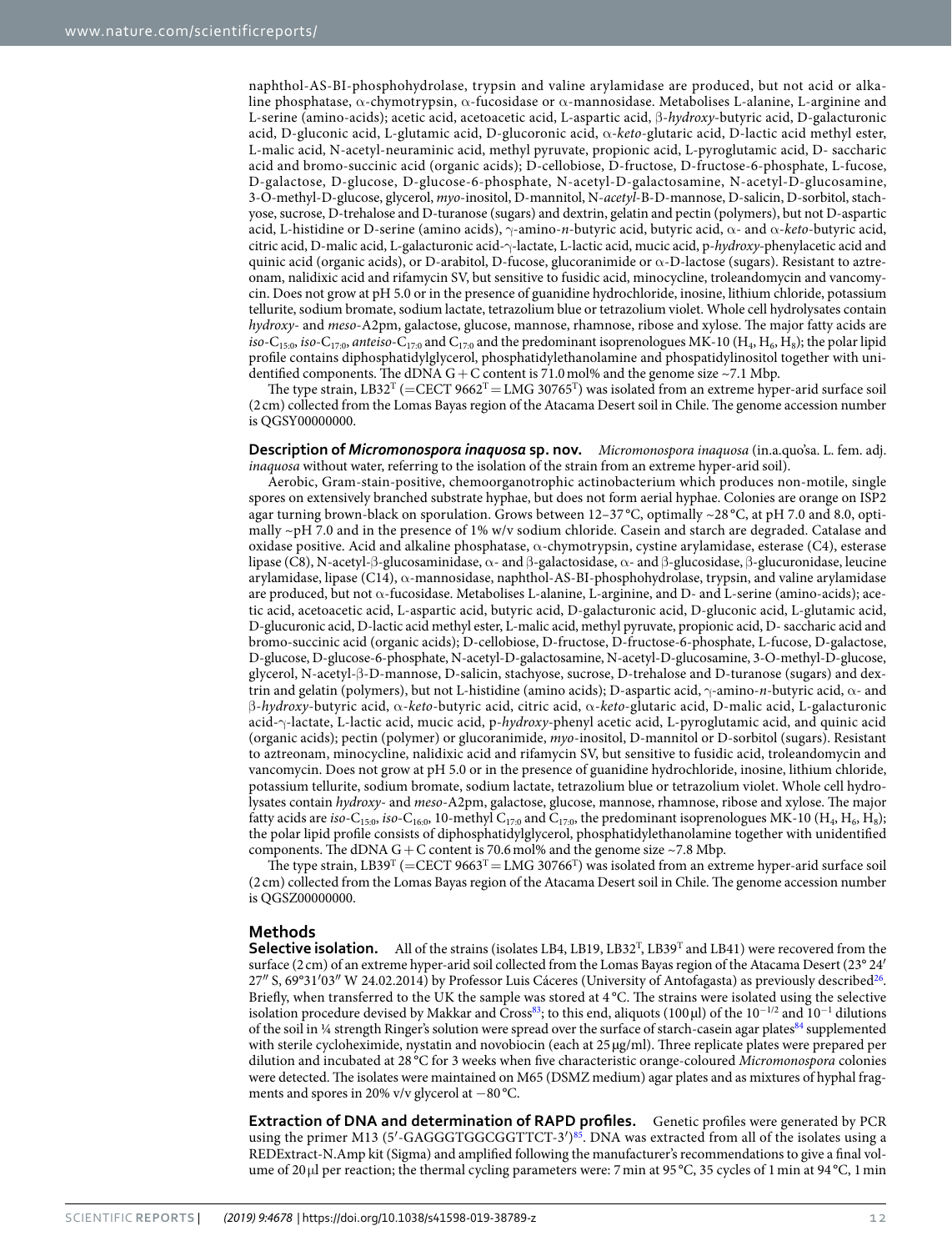at 45 °C and 2 min at 72 °C, followed by a 6 min inal extension at 72 °C. A 1.5% agarose gel containing ethidium bromide was loaded with 5 µl of each of the PCR products and electrophoresis run at 85 V for 90 minutes in freshly prepared 1x TBE-EDTA bufer at pH 8.0 using a Bio-Rad PowerPac 300 power supply; a DNA molecular weight marker (1 kbp) was used as a molecular size standard. Photographs of the electrophoresis results recovered as TIFF files were aligned using BioNumerics package 6.0 into similarity groups.

<span id="page-13-3"></span><span id="page-13-2"></span><span id="page-13-1"></span><span id="page-13-0"></span>**Phylogenetic analysis.** Genomic DNA extraction, PCR-mediated amplification and 16S rRNA gene sequencing were performed as described by Carro et al.<sup>[26](#page-13-24)</sup>. Universal primers 27 F and 1522R<sup>[86](#page-15-1)</sup> were used for PCR amplification in a final volume of 50  $\mu$ l using Bioline 2x MiFi<sup>TM</sup> mix following instructions of the manufacturer. he PCR products were puriied and sequenced using the EZseq Barcode Service (Macrogen). he manually aligned sequences were compared with those of their closest neighbours retrieved from the EzBioCloud server<sup>[87](#page-15-2)</sup>. Maximum-likelihood<sup>[88](#page-15-3)</sup> and neighbour-joining<sup>[89](#page-15-4)</sup> algorithms were used to generate the phylogenetic trees. In addition, a multilocus sequence analysis (MLSA) based on 16S rRNA, atpD, gyrB, recA and rpoB gene sequences retrieved from whole-genome sequences of the isolates was carried out using established procedures<sup>[52](#page-14-11)</sup> and a micromonosporal MLSA tree generated from the 9165 nucleotides using the neighbour-joining and maximum-likelihood algorithms.

<span id="page-13-10"></span><span id="page-13-9"></span><span id="page-13-8"></span><span id="page-13-7"></span><span id="page-13-6"></span><span id="page-13-5"></span><span id="page-13-4"></span>Phenotypic profiles. The isolates were examined for micromorphological, Gram-stain and motility using a phase-contrast microscope (Leica; CTR MIC) and 7-day-old cultures grown on GYM Streptomyces agar (DSMZ medium  $65\%$ ). They were also examined for their ability to grow in the presence of various concentrations of sodium chloride (1, 2, 5, 7 and 9% w/v) and over a range of pH (4.0–9.0 at one unit intervals) and temperature regimes (4, 10, 20, 28 37 and 40 °C) using GYM as the basal medium. All of these tests were recorded on duplicated cultures ater 14 days of incubation. Enzymatic activities of the isolates were determined using API ZYM kits (bioMerieux) according to the manufacturer's instructions. The ability of the isolates to oxidise diverse carbon and nitrogen sources and to show resistance to inhibitory compounds was determined using GEN III microplates in an Omnilog device (BIOLOG Inc., Haywood, USA) and the exported data of the duplicated samples analysed using the opm package for R version  $1.06^{91,92}$  $1.06^{91,92}$  $1.06^{91,92}$  $1.06^{91,92}$ . Other phenotypic analyses were determined following Carro *et al.*<sup>[93](#page-15-8)</sup>.

<span id="page-13-15"></span><span id="page-13-14"></span><span id="page-13-13"></span><span id="page-13-12"></span><span id="page-13-11"></span>Biomass for the chemotaxonomic analyses carried out on each of the isolates was prepared in shake lasks (180 rpm) in ISP2 broth[94](#page-15-9) following incubation at 28 °C for 14 days, washed twice in sterile saline solution, and freeze-dried. Standard procedures were used to detect the isomers of diaminopimelic acid  $(A_2pm)^{95}$  $(A_2pm)^{95}$  $(A_2pm)^{95}$ , menaqui-nones<sup>[96](#page-15-11)</sup>, polar lipids<sup>[97](#page-15-12)</sup> and whole cell sugar composition<sup>[98](#page-15-13)</sup>, using appropriate controls. Cellular fatty acids were extracted, methylated, examined by gas chromatography (Agilent Technologies mod. 7890 A) and analysed using the protocol of the Sherlock Microbial Identification (MIDI) system, version  $6.3\%$ . The resultant peaks were named using the RTSBA6 database.

<span id="page-13-21"></span><span id="page-13-20"></span><span id="page-13-19"></span><span id="page-13-18"></span><span id="page-13-17"></span><span id="page-13-16"></span>**Whole-genome sequencing and genomic analyses.** A single colony of each of the isolates was used to inoculate 50 ml aliquots of M65 broth and the resultant preparations incubated at 28 °C for 7 days when cells were centrifuged prior to sending to Microbes NG (Birmingham, UK). Genomic DNA extracted from each of the preparations was sequenced on an Illumina HiSeq 2500 instrument with  $2 \times 250$  bp paired-end reads. All of the strains were analysed using a standard pipeline and identified with their closest reference genome using Kraken<sup>[100](#page-15-15)</sup> and by mapping the reads using BWA-MEM<sup>[101](#page-15-16)</sup>. The reads were assembled into contigs using SPAdes 3.90<sup>[102](#page-15-17)</sup> and contigs <500 bp discarded. Variant calling performed on the draft assemblies using VarScan were reordered and reoriented relative to a reference genome based on a MUMmer whole-genome alignment. An automated anno-tation was performed using Prokka<sup>[103](#page-15-18)</sup> while antiSMASH 4.0 was used to determine and compare BGCs encoding for natural products<sup>[104](#page-15-19)</sup>. The presence of other genes was detected using the SEED viewer<sup>[105](#page-15-20)</sup> following RAST anno-tation of the genomes<sup>[106](#page-15-21)[,107](#page-15-22)</sup>.

<span id="page-13-26"></span><span id="page-13-25"></span><span id="page-13-24"></span><span id="page-13-23"></span><span id="page-13-22"></span>Digital DNA:DNA hybridisation (dDDH) values between the genomes of the isolates and between them and available genomes of their phylogenetic neighbours were calculated using the genome-to-genome distance calculator, GGDC 2.0, using formula 2 of the GGDC web server available at<http://ggds.dsmz.de/ggdc.php>. In addition, ANI values were determined between the strains using OAT version  $0.93.1^{108}$  $0.93.1^{108}$  $0.93.1^{108}$ .

<span id="page-13-31"></span><span id="page-13-30"></span><span id="page-13-29"></span><span id="page-13-28"></span><span id="page-13-27"></span>**Bioassays with the extract of the isolates.** Each of the isolates was shaken in 50 ml of ISP 2 broth<sup>[94](#page-15-9)</sup> at 180 revolutions per minute (rpm) with resin beads (Amberlite XAD-16N, Sigma) at 28 °C for 14 days. Each preparation was centrifuged (4100 rpm) for 15 min and the biomass and XAD-16N resin beads soaked overnight in methanol and iltered through glass wool prior to evaporation of the methanol fraction at 40 °C by nitrogen sparging to generate the extracts. hey were fractionated with Solid Phase Extraction (SPE) cartridges, using either 2 g or 5 g of a C18 resin (55 µm, 70 Å, from Strata) depending on the weight of the extract; four column volumes of the following solvents were sequentially used for the fractionation of the samples: 100% water, 25%, 50, 75 and 100% methanol and 100% methanol  $+$  0.01% TFA. The eluted fractions were screened using liquid chromatography–mass spectrometry (LCMS).

<span id="page-13-38"></span><span id="page-13-37"></span><span id="page-13-36"></span><span id="page-13-35"></span><span id="page-13-34"></span><span id="page-13-33"></span><span id="page-13-32"></span>Inhibition tests were carried out on each of the fractions using a concentration of 300 µg/ml in 96 well-plates containing a total incubation volume of  $200 \mu$ . The screening assays were carried out using a range of indicator microorganisms, namely MRD strains of Acinetobacter baumannii (CL5973), Escherichia coli (ATCC 25922), Klebsiella pneumoniae (ATCC 700603), Pseudomonas aeruginosa (MB5919), Staphylococcus aureus MB5393 (methicillin-resistant) and ATCC 29213 (methicillin-sensitive), as well as MDR Aspergillus fumigatus ATCC 46645. Negative controls were included in the plates for each microorganism tested without extracts. Anti-tumour activity against human hepatocellular carcinoma HepG2 cells was determined in the same system using concentrations of 75 mg/ml for each fraction. Negative and positive controls were included containing dimethyl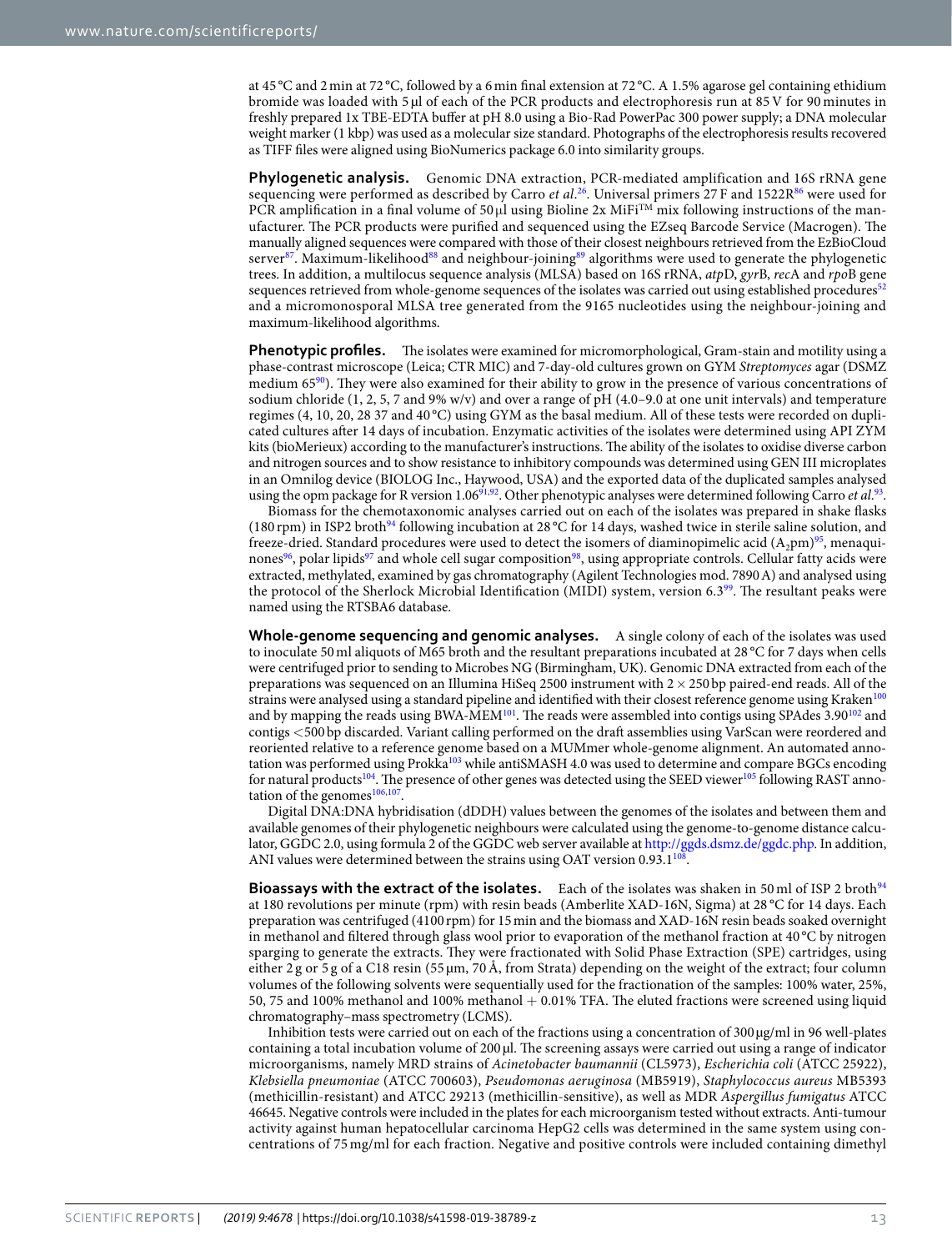<span id="page-14-0"></span>sulfoxide (DMSO) and methyl methane sulphonate (MMS), respectively. Dexorubicin was used as standard at several concentrations (0.11, 0.34, 1, 3, 9, 28, 83, 250 µg/l).

<span id="page-14-3"></span><span id="page-14-2"></span><span id="page-14-1"></span>Accession numbers for NCBI deposited genome sequences: LB4 (QGSX00000000), LB19 (QDGB00000000),  $LB32^T$  (QGSY00000000),  $LB39^T$  (QGSZ0000000),  $LB41$  (QGTA00000000) and SRA accession numbers are: LB4 (SRR8278219), LB19 (SRR8278244), LB32<sup>T</sup> (SRR8278835), LB39<sup>T</sup> (SRR8278845), LB41 (SRR8278854).

#### <span id="page-14-4"></span>**References**

- <span id="page-14-5"></span> 1. Doorduijn, D. J., Rooijakkers, S. H. M., van Schaik, W. & Bardoel, B. W. Complement resistance mechanisms of Klebsiella pneumoniae. Immunobiology **221**, 1102–1109 (2016).
- 2. Genilloud, O. Actinomycetes: still a source of novel antibiotics. Nat. Prod. Rep. **34**, 1203–1232 (2017).
- <span id="page-14-6"></span> 3. Goodfellow, M. "Actinobacteria", in Bergey's Manual of Systematics of Archaea and Bacteria, (eds Whitman, W. B., Rainey, F., Kämpfer, P., Trujillo, M. & Chun, J. P. et al.). <https://doi.org/10.1002/9781118960608.cbm00004> (Wiley, 2015).
- <span id="page-14-7"></span>4. Goodfellow, M. "Actinobacteria phyl. nov.", in Bergey's Manual of Systematics of Archaea and Bacteria (eds Whitman, W. B., Rainey, F., Kämpfer, P., Trujillo, M. & Chun, J. P. et al.). <https://doi.org/10.1002/9781118960608.pbm00002> (Wiley, 2015)
- <span id="page-14-8"></span> 5. Demain, A. L. Importance of microbial natural products and the need to revitalize their discovery. J Ind. Microbiol. Biotech. **41**, 185–201 (2014).
- <span id="page-14-9"></span>6. Barka, E. A. et al. Taxonomy, physiology, and natural products of actinobacteria. Microbiol. Mol. Biol. Rev. **80**, 1–43 (2016).
- 7. Shoichet, B. K. Drug discovery: nature's pieces. Nat. Chem. **5**, 9–10 (2013).
- <span id="page-14-10"></span> 8. Wright, G. D. Something old, something new: revisiting natural products in antibiotic drug discovery. Can. J. Microbiol. **60**, 147–154 (2014).
- <span id="page-14-11"></span>9. Katz, L. & Baltz, R. H. Natural product discovery: past, present, and future. J. Ind. Microbiol. Biotechnol. **43**, 155–176 (2016).
- 10. Gomez-Escribano, J. P., Alt, S., Bibb, M. J. Next generation sequencing of actinobacteria for the discovery of novel natural products. Mar. Drugs. **14**,<https://doi.org/10.3390/md14040078> (2016).
- <span id="page-14-12"></span> 11. Baltz, R. H. Synthetic biology, genome mining, and combinatorial biosynthesis of NRPS-derived antibiotics: a prespective. J. Ind. Microbiol. Biotechnol,<https://doi.org/10.1007/s10295-017-1999-8>(2017).
- <span id="page-14-13"></span>12. Harrison, J. & Studholme, D. J. Recently published Streptomyces genome sequences. Microbial. Biotechnol. **7**, 373–380 (2014).
- <span id="page-14-14"></span>Tian, X. et al. Comparative genomics analysis of Streptomyces species reveals their adaptation to the marine environment and their diversity at the genomic level. Front. Microbiol. **7**, 998, <https://doi.org/10.3389/fmicb.2016.00998>(2016).
- <span id="page-14-15"></span>14. Castro, J. F. et al. he "gited" actinomycete Streptomyces leeuwenhoekii. Antonie van Leeuwenhoek **111**, 1433–1448 (2018).
- 15. Tang, B. et al. A systematic study of the whole genome sequence of Amycolatopsis methanolica strain 239<sup>T</sup> provides an insight into its physiological and taxonomic properties which correlate with its position in the genus. Synth. Syst. Biotechnol. **1**, 169–186 (2016).
- <span id="page-14-16"></span>16. Carro, L. et al. Genome-based classification of micromonosporae with a focus on their biotechnological and ecological potential. Sci. Rep. **8**, 525, <https://doi.org/10.1038/s41598-017-17392-0>(2018).
- <span id="page-14-39"></span>17. Mo, X. et al. Identification of nocamycin biosynthetic gene cluster from Saccharothrix syringae NRRL B-16468 and generation of new nocamycin derivatives by manipulating gene cluster. Microb. Cell Fact. **16**, 100,<https://doi.org/10.1186/s12934-017-0718-5>  $(2017)$
- <span id="page-14-17"></span> 18. Goodfellow, M. & Fiedler, H. P. A guide to successful bioprospecting: informed by actinobacterial systematics. Antonie Van Leeuwenhoek **98**, 119–142 (2010).
- <span id="page-14-18"></span> 19. Goodfellow, M., Nouioui, I., Sanderson, R., Xie, F. & Bull, A. T. Rare taxa and dark microbial matter: novel bioactive actinobacteria abound in Atacama Desert soils. Antonie van Leeuwenhoek **111**, 1315–1332 (2018).
- <span id="page-14-19"></span> 20. Bull, A. T., Asenjo, J. A., Goodfellow, M. & Gomez-Silva, B. he Atacama Desert: Technical resources and the growing importance of novel microbial diversity. Annu Rev Microbiol **70**, 215–234 (2016).
- <span id="page-14-20"></span>21. Rateb, M. E., Ebel, R. & Jaspars, M. Natural product diversity of actinobacteria in the Atacama Desert. Antonie van Leewenhoek **111**, 1467–1477 (2018).
- <span id="page-14-21"></span>22. Bull, A. T. "Actinobacteria of the extremobiosphere", in Extremophiles Handbook, (ed. Horikoshi, K.), 1203–1240 (Springer, 2011).
- <span id="page-14-22"></span>23. Bull, A. T. & Asenjo, J. A. Microbiology of hyper-arid environments: recent insights from the Atacama Desert, Chile. Antonie van Leeuwenhoek **103**, 1173–1179 (2013).
- <span id="page-14-23"></span> 24. Bull, A. T. et al. High altitude, hyper-arid soils of the Central-Andes harbor mega-diverse communities of actinobacteria. Extremophiles **22**, 47–57,<https://doi.org/10.1007/s00792-017-0976-5>(2017).
- <span id="page-14-24"></span> 25. Idris, H., Goodfellow, M., Sanderson, R., Asenjo, J. A. & Bull, A. T. Actinobacterial rare biospheres and dar matter revelaed in habitats of the Chilean Atacama Desert. Sci. Rep. **7**, 8373, <https://doi.org/10.1038/s41598-017-08937-4> (2017).
- <span id="page-14-25"></span> 26. Carro, L. et al. Hunting for cultivable Micromonospora strains in soils of the Atacama Desert. Antonie van Leeuwenhoek **111**, 1375–1387 (2018).
- <span id="page-14-26"></span>27. Berdy, J. Bioactive microbial metabolites. J Antibiot (Tokyo) **58**, 1–26 (2005).
- 28. Genilloud, O. "Micromonospora," in Bergey's Manual of Systematics of Archaea and Bacteria, (eds Whitman, W. B., Rainey, F., Kämpfer, P., Trujillo, M. & Chun, J. P. et al.), <https://doi.org/10.1002/9781118960608.gbm00148>(Wiley 2015).
- <span id="page-14-27"></span>29. Adamek, M. et al. Comparative genomes reveal phylogenetic distribution patterns of secondary metabolites in Amycolatopsis. BMC Genomes **19**, 426, <https://doi.org/10.1186/s12864-018-4809-4>(2018).
- <span id="page-14-29"></span><span id="page-14-28"></span> 30. Harvey, A. L., Edrada-Ebel, R. & Quinn, R. J. he- re-emergence of natural products for drugs discovery in the genomics era. Nature Rev. Drug Disco. **14**, 111–129 (2015).
- 31. Zhang, M. M. et al. CRISPC-Cas9 strategy for activation of silent Streptomyces biosynthetic gene clusters. Nature Chem Biol, [https://](https://doi.org/10.1038/nchembio.2341) [doi.org/10.1038/nchembio.2341](https://doi.org/10.1038/nchembio.2341) (2017).
- <span id="page-14-31"></span><span id="page-14-30"></span>32. Foulerton, A. New species of Streptothrix isolated from the air. Lancet, 1199–1200 (1905).
- <span id="page-14-32"></span>33. Ørskov, J. Investigations into the Morphology of the Ray Fungi. Levin and Munksgaard (1923).
- <span id="page-14-33"></span> 34. Ara, I. & Kudo, T. Two new species of the genus Micromonospora: Micromonospora chokoriensis sp. nov. and Micromonospora coxensis sp. nov., isolated from sandy soil. J. Gen. Appl. Microbiol. **53**, 29–37 (2007).
- <span id="page-14-34"></span>35. Trujillo, M. E., Kroppenstedt, R. M., Fernández-Molinero, C., Schumann, P. & Martínez-Molina, E. Micromonospora lupini sp. nov. and Micromonospora saelicesensis sp. nov., isolated from root nodules of Lupinus angustifolius. Int. J. Syst. Evol. Microbiol. **57**, 2799–2804, <https://doi.org/10.1099/ijs.0.65192-0>(2007).
- <span id="page-14-35"></span> 36. Lechevalier, M. P., De Biévre, C. & Lechevalier, H. A. Chemotaxonomy of aerobic actinomycetes: phosphoipid composition. Biochem Syst Ecol **5**, 249–260 (1977).
- <span id="page-14-37"></span><span id="page-14-36"></span> 37. Zhang, Y. et al. Micromonospora violae sp. nov., isolated from a root of Viola philippica Car. Antonie van Leeuwenhoek **106**, 219–225 (2014).
- <span id="page-14-38"></span> 38. Carro, L., Riesco, R., Spöer, C. & Trujillo, M. Micromonospora ureilytica sp. nov., Micromonospora noduli sp. nov. and Micromonospora vinacea sp. nov., isolated from Pisum sativum nodules. Int. J. Syst. Evol. Microbiol. **66**, 3509–3514 (2016).
- <span id="page-14-41"></span><span id="page-14-40"></span>39. Sveshnikova, M. A., Maksimova, T. S. & Kudrina, E. S. The species belonging to the genus Micromonospora Ørskov, 1923 and their taxonomy. Mikrobiologiya **38**, 883–893 (1969).
- <span id="page-14-43"></span><span id="page-14-42"></span>40. Thawai, C., Tanasupawat, S., Itoh, T., Suwanborirux, K. & Kudo, T. Micromonospora aurantionigra sp. nov., isolated from a peat swamp forest in Thailand. Actinomycetologica 18, 8-14 (2004).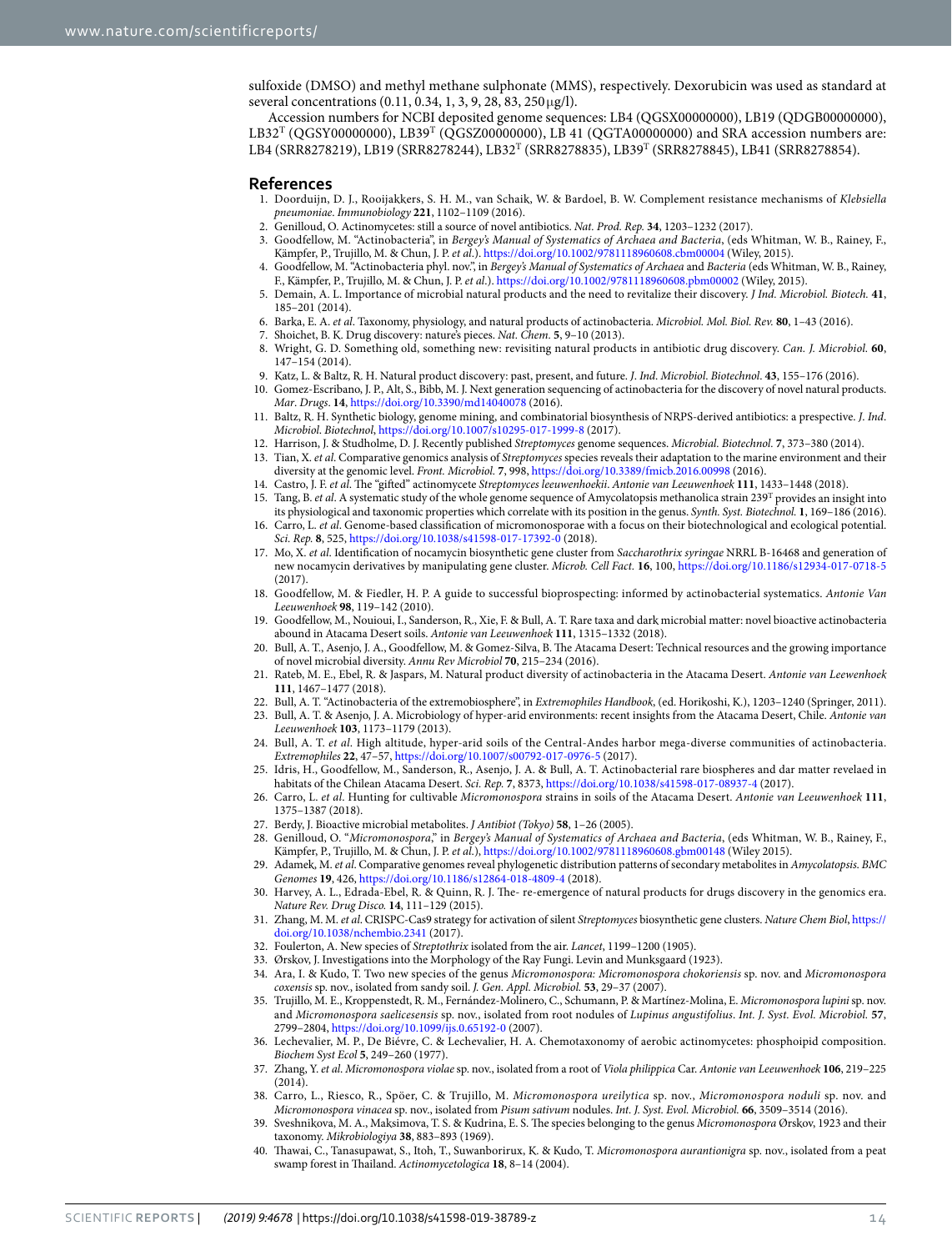- <span id="page-15-1"></span><span id="page-15-0"></span>41. Jongrungruangchok, S., Tanasupawat, S. & Kudo, T. Micromonospora chaiyaphumensis sp. nov., isolated from Thai soils. Int. J. Syst. Evol. Microbiol. **58**, 924–928 (2008).
- <span id="page-15-2"></span> 42. Tomita, K., Hoshino, Y., Ohkusa, N., Tsuno, T. & Miyaki, T. Micromonospora chersina sp. nov. Actinomycetologica **6**, 21–28 (1992). 43. Songsumanus, A., Tanasupawat, S., Thawai, C., Suwanborirux, K. & Kudo, T. Micromonospora humi sp. nov., isolated from peat
- <span id="page-15-3"></span>swamp forest soil. Int. J. Syst. Evol. Microbiol. **61**, 1176–1181 (2011). 44. Tanasupawat, S., Jongrungruangchok, S. & Kudo, T. Micromonospora marina sp. nov., isolated from sea sand. Int. J. Syst. Evol. Microbiol. **60**, 648–652 (2010).
- <span id="page-15-5"></span><span id="page-15-4"></span> 45. Supong, K. et al. Micromonospora sediminicola sp. nov., isolated from marine sediment. Int. J. Syst. Evol. Microbiol. **63**, 570–575  $(2013)$
- <span id="page-15-6"></span>46. Kirby, B. M. & Meyers, P. R. Micromonospora tulbaghiae sp. nov., isolated from the leaves of wild garlic, Tulbaghia violacea. Int. J. Syst. Evol. Microbiol. **60**, 1328–133 (2010).
- <span id="page-15-8"></span><span id="page-15-7"></span>47. Rong, X. & Huang, Y. Taxonomic evaluation of the Streptomyces hygroscopicus clade using multilocus sequence analysis and DNA–DNA hybridization, validating the MLSA scheme for systematics of the whole genus. Syst. Appl. Microbiol. **35**, 7–18, [https://](https://doi.org/10.1016/j.syapm.2011.10.004) [doi.org/10.1016/j.syapm.2011.10.004](https://doi.org/10.1016/j.syapm.2011.10.004) (2012).
- <span id="page-15-10"></span><span id="page-15-9"></span> 48. Rong, X. & Huang, Y. Multi-locus sequence analysis: taking prokaryotic systematics to the next level. Methods Microbiol. **41**, 221–251,<https://doi.org/10.1016/bs.mim.2014.10.001>(2014).
- <span id="page-15-11"></span>49. Wayne, L. G. et al. Report of the ad hoc committee on reconciliation of approaches to bacterial systematics. Int. J. Syst. Evol. Microbiol. **37**, 463–464 (1987).
- <span id="page-15-12"></span>50. Trujillo, M. E., Kroppenstedt, R. M., Schumann, P., Carro, L. & Martinez-Molina, E. Micromonospora coriariae sp. nov., isolated from root nodules of Coriaria myrtifolia. Int. J. Syst. Evol. Microbiol. **56**, 2381–2385 (2006).
- <span id="page-15-13"></span> 51. Carro, L., Pukall, R., Spröer, C., Kroppenstedt, R. M. & Trujillo, M. E. Micromonospora cremea sp. nov. and Micromonospora zamorensis sp. nov., isolated from the rhizosphere of Pisum sativum. Int. J. Syst. Evol. Microbiol. **62**, 2971–2977 (2012).
- <span id="page-15-14"></span>52. Carro, L., Sproer, C., Alonso, P. & Trujillo, M. E. Diversity of Micromonospora strains isolated from nitrogen fixing nodules and rhizosphere of Pisum sativum analyzed by multilocus sequence analysis. Syst. Appl. Microbiol. **35**, 73–80 (2012).
- <span id="page-15-15"></span>53. Zhao, S. et al. Micromonospora parathelypteridis sp. nov., an endophytic actinomycete with antifungal activity isolated from the root of Parathelypteris beddomei (Bak.) Ching. Int. J. Syst. Evol. Microbiol. **67**, 268–274 (2017).
- <span id="page-15-16"></span> 54. Goodfellow, M., Weaver, C. R. & Minnikin, D. E. Numerial classification of some rhodococci, corynebacteria and related organisms. J. Gen. Microbiol. **128**, 731–745 (1982).
- <span id="page-15-17"></span> 55. Williams, J. G. K., Kubelic, A. R., Livak, K. J., Rafalski, J. A. & Tingey, S. V. DNA polymorphisms ampliied by arbitrary primers are useful as genetic markers. Nucleic. Acids. Res. **18**, 6531–6535 (1990).
- <span id="page-15-19"></span><span id="page-15-18"></span>56. Riesco, R. et al. Defining the species Micromonospora saelicesensis and Micromonospora noduli under the framework of genomics. Front Microbiol **9**, 1360,<https://doi.org/10.3389/fmicb.2018.01360>(2018).
- <span id="page-15-20"></span> 57. Hirsch, P., Mevs, U., Kroppenstedt, R. M., Schumann, P. & Stackebrandt, E. Cryptoendolithic actinomycetes from antarctic sandstone rock samples: Micromonospora endolithica sp. nov. and two isolates related to Micromonospora coerulea Jensen 1932. Syst. Appl. Microbiol. **27**, 166–74 (2004).
- <span id="page-15-21"></span> 58. Norovsurén, Z. H., Oborotov, G. V., Zenova, G. M., Aliev, R. A. & Zviagintsev, D. G. Haloalkaliphilic actinomycetes in soils of Mongolian desert steppes. Izv. Akad. Nauk. Ser. Biol. **4**, 501–507 (2007).
- <span id="page-15-22"></span> 59. Lubsanova, D. A., Zenova, G. M., Kozhevin, P. A., Manucharova, N. A. & Shvarov, A. P. Filamentous actinobacteria of the saline soils of arid territories. Moscow Univ. Soil Sci. Bull. **69**, 88–92,<https://doi.org/10.3103/S0147687414020057>(2014).
- <span id="page-15-23"></span>60. Talukdar, M. et al. Bioprospecting Micromonospora from Kaziranga Natural Park of India and their anti-infective potential. World. J. Microbiol. Biotechnol. **28**, 2703–2712 (2012).
- 61. Talukdar, M., Bora, T. C. & Jha, D. K. "Micromonospora: a potential source of antibiotic", in Bioprospecting of Indigenous Bioresources of North-East India, (ed. Purkayastha, J.) pp. 195–213 (Springer Science, 2016).
- 62. Kawaguchi, H. et al. Studies on coumermycin, a new antibiotic. I. Production, isolation and characterization of coumermycin A1. J. Antibiot. Ser. A. **18**, 1–10 (1965).
- 63. Anderle, C. et al. Biological activies of novel gyrase inhibitors of the aminocoumarin class. Antimicrob Agents Cremother **52**, 1982–1990 (2008).
- 64. Nagata, H. et al. Lymphostin (LK6-A), a novel immunosuppressant from Streptomyces sp. KY11783: taxonomy of the producing organism, fermentation, isolation and biological activities. J Antibiot (Tokyo). **50**, 537–42 (1997).
- 65. Mason, W. P. et al. A phase II study of the Ras-MAPK signaling pathway inhibitor TLN-4601 in patients with gliobastoma at first progresssion. J. Neurooncol. **107**, 243–249 (2012).
- 66. Charan, R. D. et al. Diazepinomicin, a new antimicrobial alkaloid from a marine Micromonospora sp. J. Nat. Prod. **67**, 1431–1433  $(2004)$
- 67. Park, J. S., Yang, H. O. & Kwon, H. C. Aldgamycin I, an antibacterial 16-membered macrolide from the abandoned mine bacterium, Streptomyces sp. KMA-001. J. Antibiot. **62**, 171–175 (2009).
- 68. Melby, J. O., Nard, N. J. & Mitchell, D. A. Thiazole/oxazole-modified microcins: complex natural products from ribosomal templates. Curr. Opin. Chem. Biol. **15**, 369–378 (2011).
- 69. Fang, J. et al. Cloning and characterization of the tetrocarcin A gene cluster from Micromonospora chalcea NRRL 11289 reveals a highly conserved strategy for tetronate biosynthesis in spirotetronate antibiotics. J. Bacteriol. **190**, 6014–6025 (2008).
- 70. Gauze, G. F. Production of a new antibiotic, chalcidin, from Micromonospora chalcea culture. Antibiotiki **5**, 483–486 (1970).
- 71. Salauze, D. & Davies, J. Isolation and characterisation of an aminoglycoside phosphotransferase from enomycin-producing Micromonospora chalcea; comparison with that of Streptomyces fradiae and other producers of 4,6-disubstituted 2. deoxystreptamine antibiotics. J Antibio **44**, 1432–1443 (1991).
- 72. Zimert, N., Alanjary, M. & Weber, T. he evolution of genome mining microbes a review. Nat. Prod. Rep. **33**, 988–1005 (2016).
- 73. Roca, I. et al. he global threat of antimicrobial resistance: science for intervention. New Microbes New Infect. **6**, 22–29 (2015).
- 74. Ventosa, C. L. The antibiotic resistance crisis. Pharma. Therapeu. 40, 277-283 (2015).
- 75. Yim, H. H. & Villarejo, M. osmY, a new hyperosmotically inducible gene, encodes a periplasmic protein in. Escherichia coli. J. Bacteriol. **174**, 3637–3644 (1992).
- 76. Newton, G. L., Buchmeier, N. & Rahey, R. C. Biosynthesis and functions of mycothiol, the unique protective thiol of Actinobacteria. Microbiol. Mol. Biol. Rev. **72**, 471–494 (2008).
- 77. Boylan, S. A., Redield, A. R., Brody, M. S. & Price, C. W. Stress-induced activation of the sigma B transcription factor of Bacillus subtilis. J. Bacteriol. **175**, 7931–7937 (1993).
- 78. Cordero, R. R. et al. Ultraviolet radiation in the Atacama Desert. Antonie van Leeuwenhoek **111**, 1301–1313 (2018).
- 79. Goosen, N. & Moolenaar, G. E. Repair of UV damage in bacteria. DNA Repair **7**, 353–374 (2008).
- 80. Reina-Bueno, M. et al. Role of trehalose in heat and desiccation tolerance in the soil bacterium Rhizobium etli. BMC Microbiol. **12**, 207–223 (2013).
- 81. Makhalanyane, T. P. et al. Microbial ecology of hot desert edaphic systems. FEMS Microbiology Reviews **39**, 203–221 (2015).
- 82. Melvin, P., Bankapalli, K., D'Silva, P. & Shivaprasad, P. V. Methylglyoxal detoxiication by a DJ-1 family protein provides dual abiotic and biotic stress tolerance in transgenic plants. Plant. Mol. Biol. **94**, 381–397 (2017).
- 83. Makkar, N. S. & Cross, T. Actinoplanetes in soil and on plant litter from freshwater habitats. J. Appl. Microbiol. **52**, 209–218 (1982).
- 84. Küster, E. & Williams, S. T. Selection of media for isolation of streptomycetes. Nature **202**, 928–929 (1964).